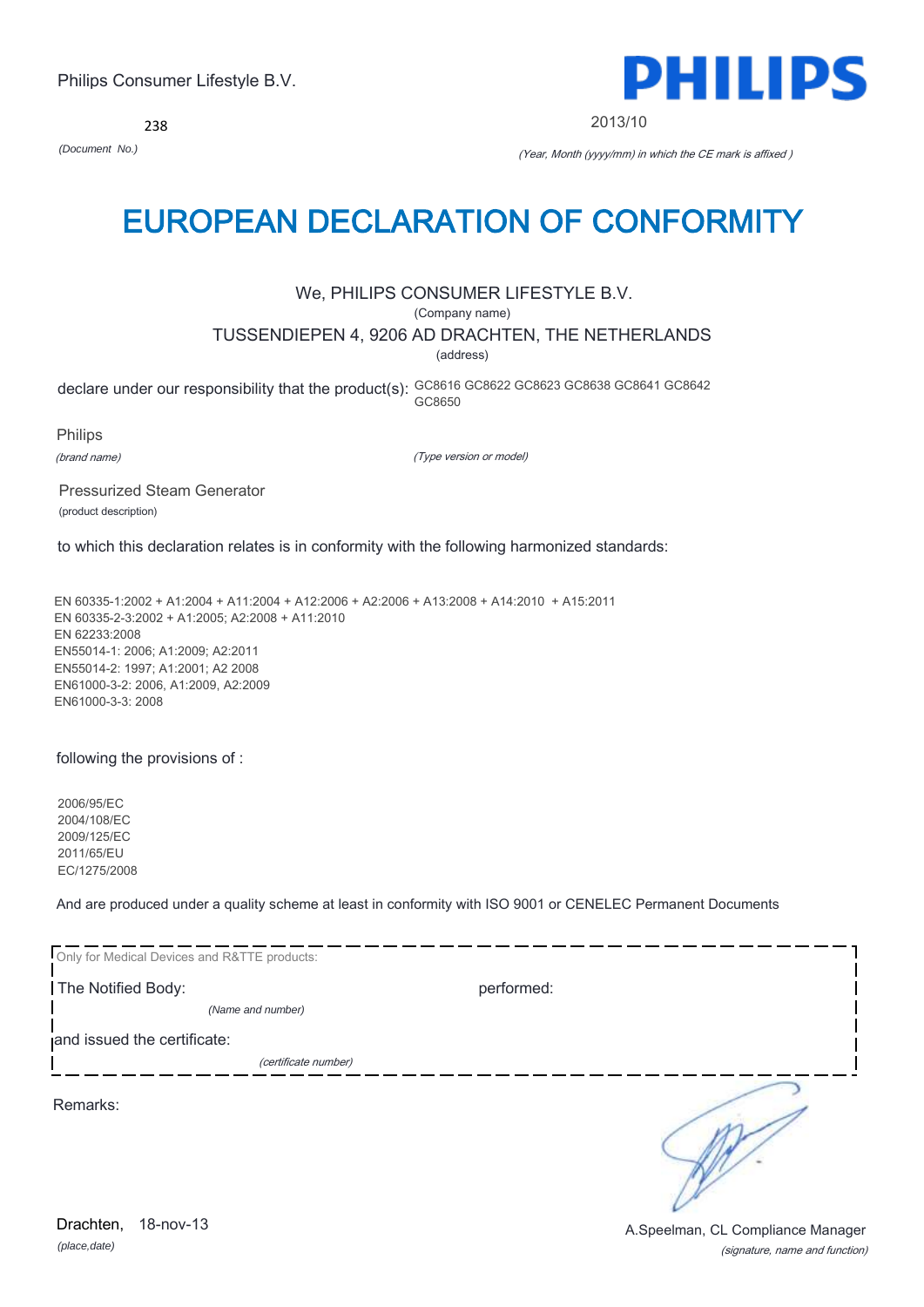238



#### 2013/10

*(Document No. /Bericht Nr. )* (Year, Month (yyyy/mm) in which the CE mark is affixed /Jahr der CE Zeichenerteilung )

# EUROPEAN DECLARATION OF CONFORMITY

(EG - Konformitätserklärung)

## We, PHILIPS CONSUMER LIFESTYLE B.V.

(Company name / Name)

TUSSENDIEPEN 4, 9206 AD DRACHTEN, THE NETHERLANDS

(address / Anschrift)

declare under our responsibility that the product(s) GC8616 GC8622 GC8623 GC8638 GC8641 GC8642 erklären als Verantwortliche, daß folgende(s) elektrische(n) Produkt(e) GC8650

Philips

(brand name, Markenname)

(Type version or model, Typenbezeichnung oder Modell )

Pressurized Steam Generator

(product description, Produktbezeichnung)

to which this declaration relates is in conformity with the following harmonized standards:

(auf die sich diese Konformitätserklärung bezieht, allen nachstehenden hamonisierten Normen entspricht.)

EN 60335-1:2002 + A1:2004 + A11:2004 + A12:2006 + A2:2006 + A13:2008 + A14:2010 + A15:2011 EN 60335-2-3:2002 + A1:2005; A2:2008 + A11:2010 EN 62233:2008 EN55014-1: 2006; A1:2009; A2:2011 EN55014-2: 1997; A1:2001; A2 2008 EN61000-3-2: 2006, A1:2009, A2:2009 EN61000-3-3: 2008

### following the provisions of :

(Entsprechend den Bestimmungen der)

2006/95/EC 2004/108/EC 2009/125/EC 2011/65/EU EC/1275/2008

And are produced under a quality scheme at least in conformity with ISO 9001 or CENELEC Permanent Documents (und die gemäß eines Qualitätsystems produziert werden, dass mindestens der ISO 9001 oder CENELEC Permanent Documents entspricht)

| Only for Medical Devices and R&TTE products: |                                         |              |                                                             |
|----------------------------------------------|-----------------------------------------|--------------|-------------------------------------------------------------|
| The Notified Body:                           |                                         | performed:   |                                                             |
| (benannte Stelle)                            | (Name and number/ Name und Kennnummer)  | (ausgeführt) | (description of intervention / Beschreibung des Verfahrens) |
| and issued the certificate:                  |                                         |              |                                                             |
| (und stellen das Zertifikat)                 | (certificate number / Zertifikatnummer) |              |                                                             |
| Remarks:                                     |                                         |              |                                                             |

*(place,date / Ort, Datum )* Drachten, 18-nov-13

(signature, name and function / Unterschrift, Name und Funktion des Unterzeichners ) A.Speelman, CL Compliance Manager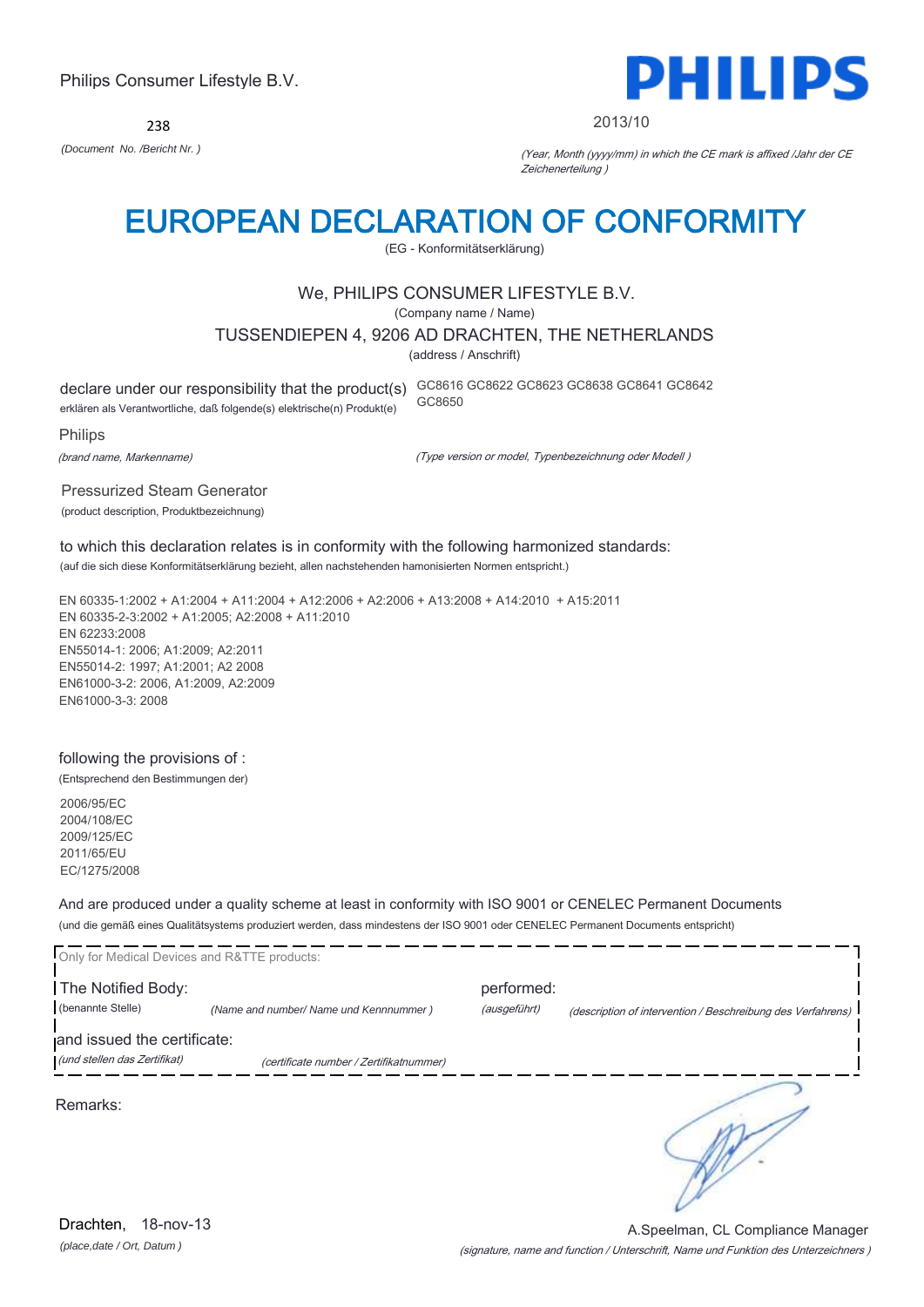238



#### 2013/10

*(Document No. / Numéro du document)* (Year, Month (yyyy/mm) in which the CE mark is affixed / Année/mois (aaaa/mm) au cours de laquelle le marquage CE a été apposé)

# EUROPEAN DECLARATION OF CONFORMITY

(DECLARATION DE CONFORMITE CE)

## We, PHILIPS CONSUMER LIFESTYLE B.V.

(Company name / Nom de l'entreprise)

### TUSSENDIEPEN 4, 9206 AD DRACHTEN, THE NETHERLANDS

(address / adresse)

declare under our responsibility that the product(s) GC8616 GC8622 GC8623 GC8638 GC8641 GC8642 (déclarons sous notre propre responsabilité que le(s) produit(s))

GC8650

Philips

(brand name, nom de la marque)

(Type version or model, référence ou modèle)

Pressurized Steam Generator (product description, description du produit)

to which this declaration relates is in conformity with the following harmonized standards: (auquel cette déclaration se rapporte, est conforme aux normes harmonisées suivantes)

EN 60335-1:2002 + A1:2004 + A11:2004 + A12:2006 + A2:2006 + A13:2008 + A14:2010 + A15:2011 EN 60335-2-3:2002 + A1:2005; A2:2008 + A11:2010 EN 62233:2008 EN55014-1: 2006; A1:2009; A2:2011 EN55014-2: 1997; A1:2001; A2 2008 EN61000-3-2: 2006, A1:2009, A2:2009 EN61000-3-3: 2008

### following the provisions of :

(conformément aux exigences essentielles et autres dispositions pertinentes de:)

2006/95/EC 2004/108/EC 2009/125/EC 2011/65/EU EC/1275/2008

And are produced under a quality scheme at least in conformity with ISO 9001 or CENELEC Permanent Documents (Et sont fabriqués conformément à une qualité au moins conforme à la norme ISO 9001 ou aux Documents Permanents CENELEC)

| Only for Medical Devices and R&TTE products:                |                                             |                            |                                                              |
|-------------------------------------------------------------|---------------------------------------------|----------------------------|--------------------------------------------------------------|
| The Notified Body:<br>(L'Organisme Notifié)                 | (Name and number/ nom et numéro)            | performed:<br>(a effectué) | (description of intervention / description de 'intervention) |
| and issued the certificate:<br>(et a délivré le certificat) | (certificate number / numéro du certificat) |                            |                                                              |
| Remarks:                                                    |                                             |                            |                                                              |

*(place,date / lieu, date)* Drachten. 18-nov-13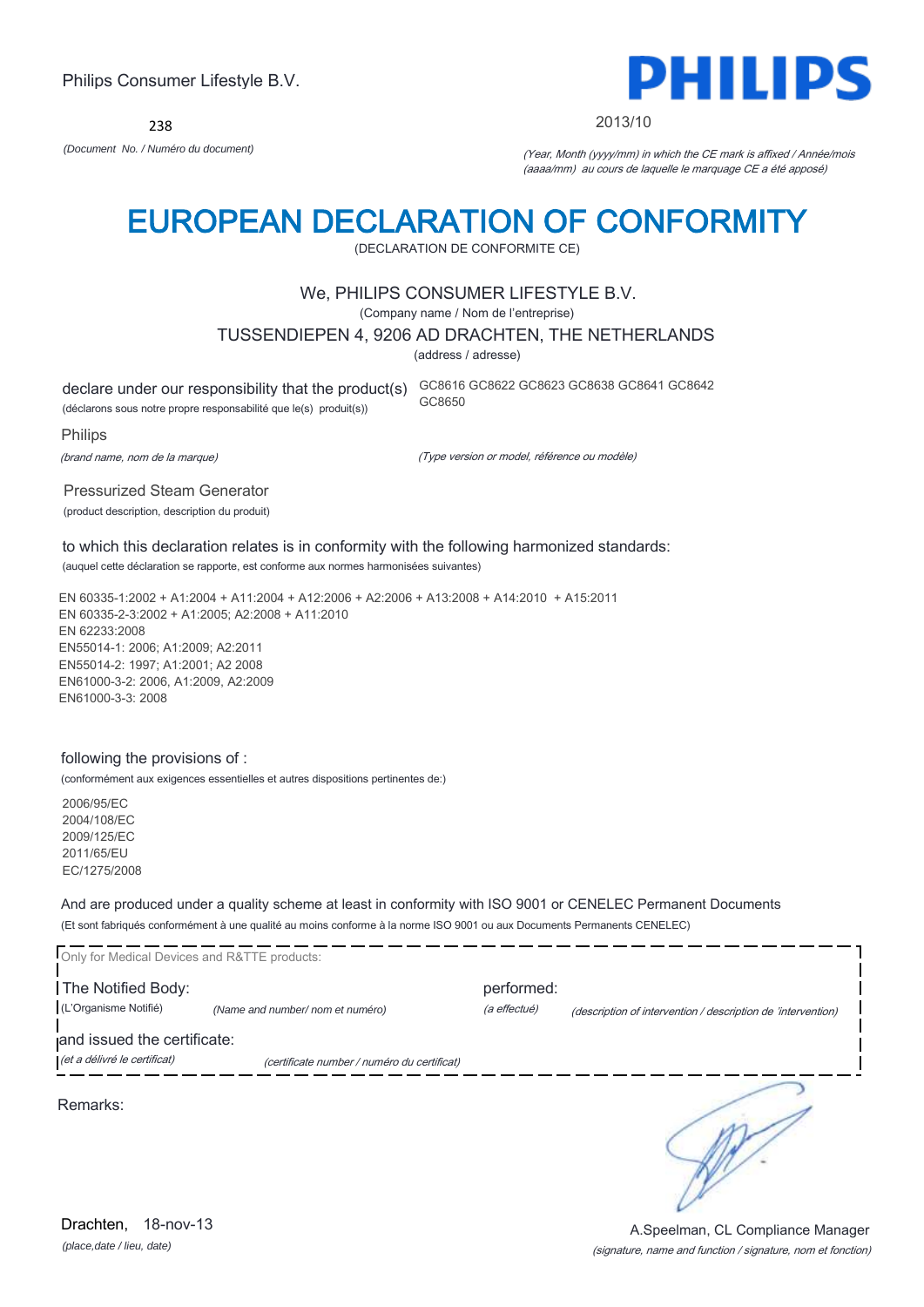238



#### 2013/10

*(Document No. / Documentnummer)* (Year, Month (yyyy/mm) in which the CE mark is affixed / Jaar, maand waarin de CE markering is uitgegeven)

# EUROPEAN DECLARATION OF CONFORMITY

(Europeese Conformiteitsverklaring)

## We, PHILIPS CONSUMER LIFESTYLE B.V.

(Company name / Bedrijfsnaam)

### TUSSENDIEPEN 4, 9206 AD DRACHTEN, THE NETHERLANDS

(address / adres)

GC8650

declare under our responsibility that the product(s) GC8616 GC8622 GC8623 GC8638 GC8641 GC8642

(verklaren dat onder onze verantwoordelijkheid de product(en))

Philips

(brand name, merknaam)

(Type version or model, typenummer of model)

Pressurized Steam Generator

(product description, productbeschrijving)

to which this declaration relates is in conformity with the following harmonized standards: (waar deze verklaring betrekking op heeft voldoen aan de volgende geharmoniseerde standaarden)

EN 60335-1:2002 + A1:2004 + A11:2004 + A12:2006 + A2:2006 + A13:2008 + A14:2010 + A15:2011 EN 60335-2-3:2002 + A1:2005; A2:2008 + A11:2010 EN 62233:2008 EN55014-1: 2006; A1:2009; A2:2011 EN55014-2: 1997; A1:2001; A2 2008 EN61000-3-2: 2006, A1:2009, A2:2009 EN61000-3-3: 2008

### following the provisions of :

(volgens de voorwaarden van:)

2006/95/EC 2004/108/EC 2009/125/EC 2011/65/EU EC/1275/2008

And are produced under a quality scheme at least in conformity with ISO 9001 or CENELEC Permanent Documents (En worden geproduceerd volgens een kwaliteitsprogramma wat minimaal overeenkomt met ISO9001 of de CENELEC permanente documenten)

|                                                                      | Only for Medical Devices and R&TTE products:      |                                                                            |
|----------------------------------------------------------------------|---------------------------------------------------|----------------------------------------------------------------------------|
| The Notified Body:                                                   |                                                   | performed:                                                                 |
| (Notified Body)                                                      | (Name and number/ Naam en nummer)                 | (heeft uitgevoerd) (description of intervention / uitgevoerd testprotocol) |
| and issued the certificate:<br>(en heeft een certificaat uitgegeven) | (certificate number / nummer van het certificaat) |                                                                            |
| Remarks:                                                             |                                                   |                                                                            |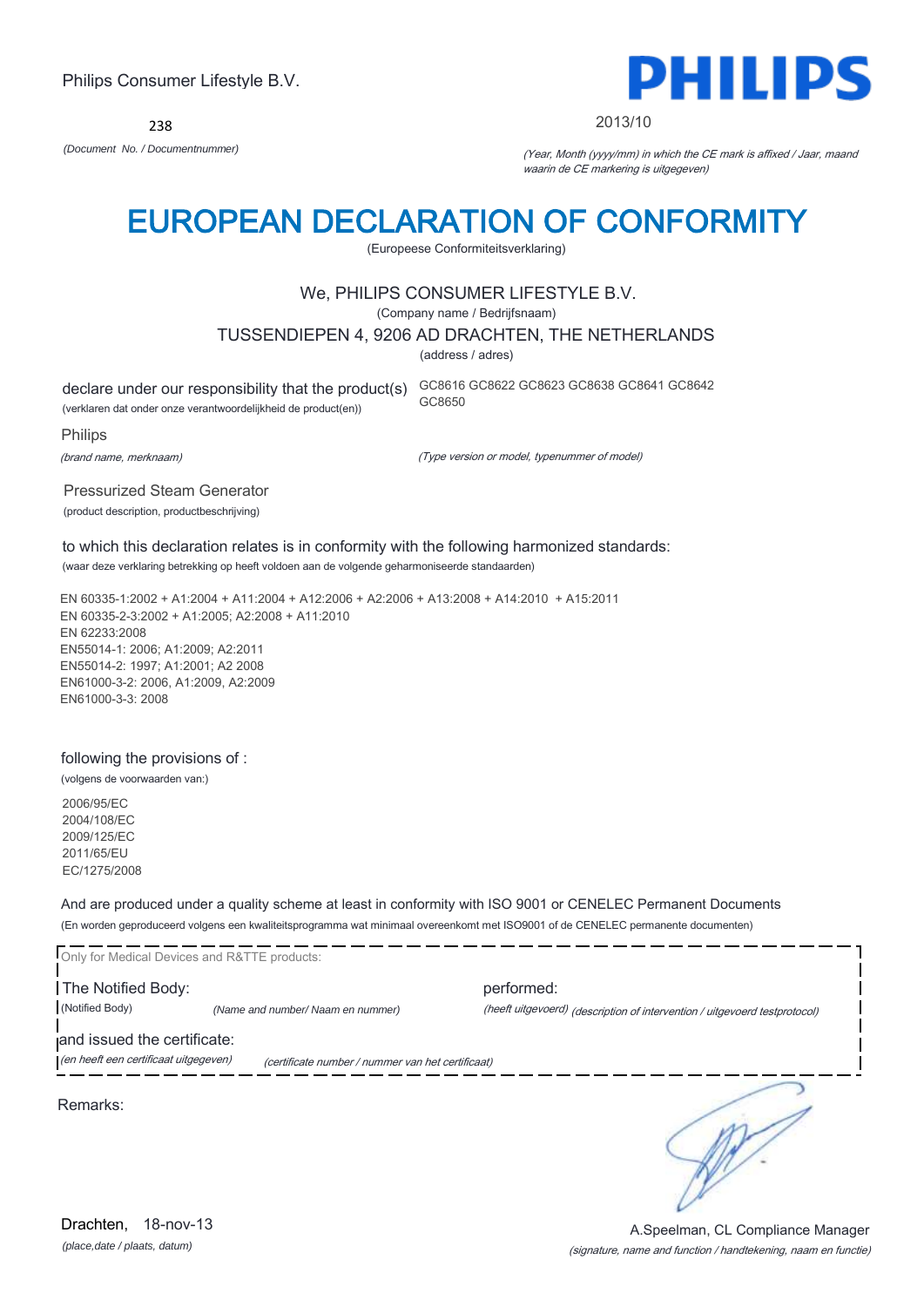238



#### 2013/10

*(Document No. / Číslo zprávy)* (Year, Month (yyyy/mm) in which the CE mark is affixed / Rok udělění známky CE)

# EUROPEAN DECLARATION OF CONFORMITY

(Prohlášení o shodě v EU)

## We, PHILIPS CONSUMER LIFESTYLE B.V.

(Company name / Jméno)

TUSSENDIEPEN 4, 9206 AD DRACHTEN, THE NETHERLANDS

(address / adresa)

declare under our responsibility that the product(s) GC8616 GC8622 GC8623 GC8638 GC8641 GC8642 (Prohlašujeme na svou odpovědnost, že elektrický výrobek)

GC8650

Philips

(brand name, značka)

(Type version or model, Typ verze nebo model)

Pressurized Steam Generator (product description, popis výrobku)

to which this declaration relates is in conformity with the following harmonized standards:

(na nějž se toto prohlášení vztahuje, je ve shodě s následujícími harmonizovanými normami:)

EN 60335-1:2002 + A1:2004 + A11:2004 + A12:2006 + A2:2006 + A13:2008 + A14:2010 + A15:2011 EN 60335-2-3:2002 + A1:2005; A2:2008 + A11:2010 EN 62233:2008 EN55014-1: 2006; A1:2009; A2:2011 EN55014-2: 1997; A1:2001; A2 2008 EN61000-3-2: 2006, A1:2009, A2:2009 EN61000-3-3: 2008

### following the provisions of :

(Následovaných ustanoveními Směrnic:)

2006/95/EC 2004/108/EC 2009/125/EC 2011/65/EU EC/1275/2008

And are produced under a quality scheme at least in conformity with ISO 9001 or CENELEC Permanent Documents (A jsou vyráběny v systému řízení kvality minimálně ve shodě s ISO 9001 nebo)

| Only for Medical Devices and R&TTE products: |                                          |                         |                                               |
|----------------------------------------------|------------------------------------------|-------------------------|-----------------------------------------------|
| The Notified Body:<br>(Kompetentní orgán)    | (Name and number/ Název a číslo)         | performed:<br>(provedl) | (description of intervention / popis operace) |
| and issued the certificate:                  |                                          |                         |                                               |
| (a vydal certifikát,)                        | (certificate number / číslo certifikátu) |                         |                                               |
| Remarks:                                     |                                          |                         |                                               |

*(place,date / místo, datum)* Drachten, 18-nov-13

### (signature, name and function / podpis, jméno a funkce) A.Speelman, CL Compliance Manager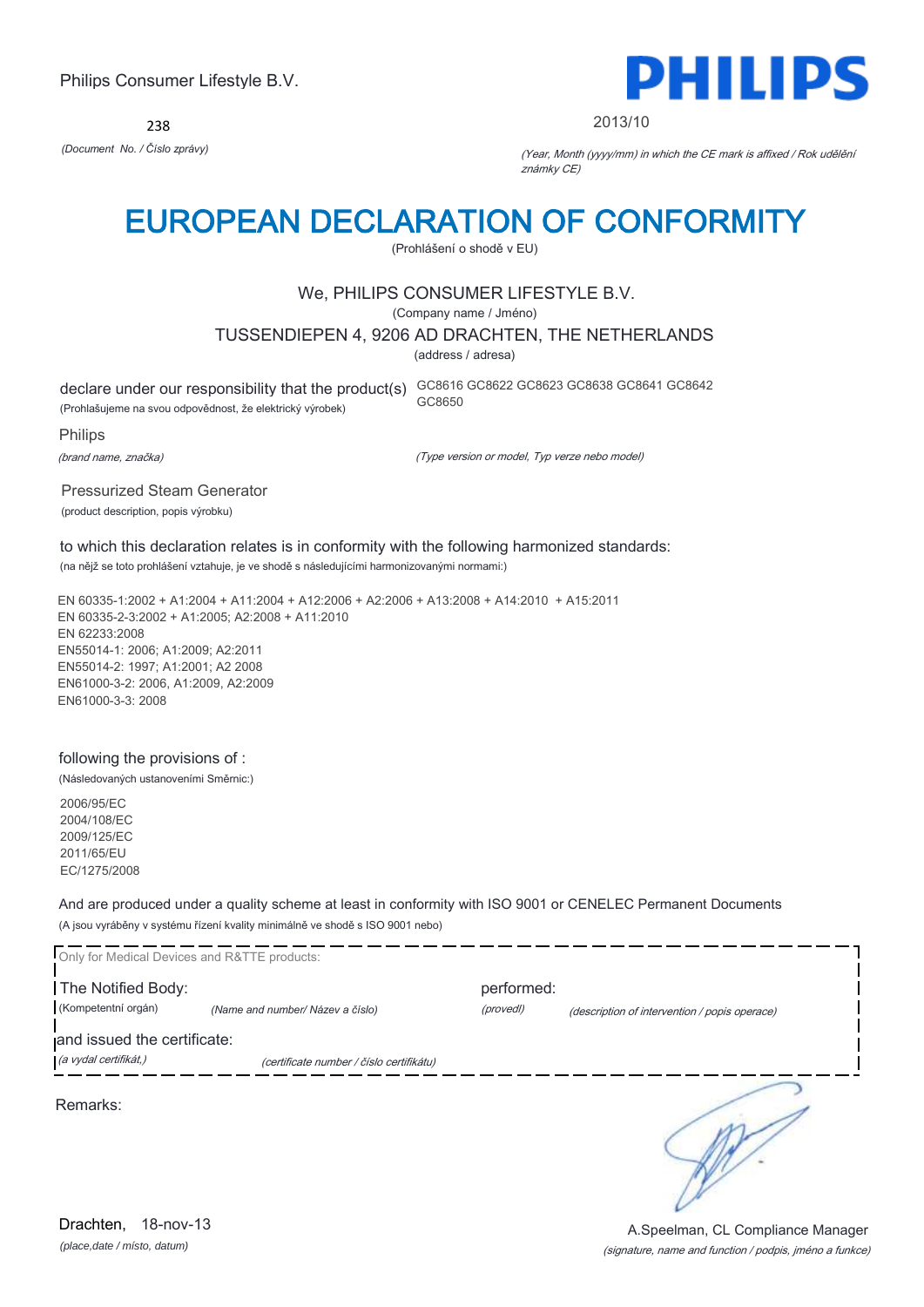238



#### 2013/10

*(Document No. / Rapportnummer)* (Year, Month (yyyy/mm) in which the CE mark is affixed / Årstal for påhæftning af CE-mærkningen)

# EUROPEAN DECLARATION OF CONFORMITY

(EU KONFORMITETSERKLÆRING)

## We, PHILIPS CONSUMER LIFESTYLE B.V.

(Company name / Virksomhedens navn)

### TUSSENDIEPEN 4, 9206 AD DRACHTEN, THE NETHERLANDS

(address / adresse)

declare under our responsibility that the product(s) GC8616 GC8622 GC8623 GC8638 GC8641 GC8642 (Erklærer i henhold til vores ansvar, at de(t) elektriske produkt(er)) GC8650

Philips

(brand name, navn på varemærke)

(Type version or model, type eller model)

Pressurized Steam Generator (product description, produktbeskrivelse)

to which this declaration relates is in conformity with the following harmonized standards: (til hvilke(t) denne erklæring relaterer sig, er i konformitet med følgende harmoniserede standarder)

EN 60335-1:2002 + A1:2004 + A11:2004 + A12:2006 + A2:2006 + A13:2008 + A14:2010 + A15:2011 EN 60335-2-3:2002 + A1:2005; A2:2008 + A11:2010 EN 62233:2008 EN55014-1: 2006; A1:2009; A2:2011 EN55014-2: 1997; A1:2001; A2 2008 EN61000-3-2: 2006, A1:2009, A2:2009 EN61000-3-3: 2008

### following the provisions of :

(Opfylder de ufravigelige krav og øvrige forskrifter i)

2006/95/EC 2004/108/EC 2009/125/EC 2011/65/EU EC/1275/2008

And are produced under a quality scheme at least in conformity with ISO 9001 or CENELEC Permanent Documents (Og er produceret i en kvalitet, der, som minimum, opfylder kravene i ISO 9001-standarden eller CENELEC's permanente dokumenter)

| Only for Medical Devices and R&TTE products: |                                         |            |                                                                              |
|----------------------------------------------|-----------------------------------------|------------|------------------------------------------------------------------------------|
| The Notified Body:                           |                                         | performed: |                                                                              |
| (Det Notificerede Organ)                     | (Name and number/ Navn og nummer)       |            | (har gennemført) (description of intervention / beskrivelse af intervention) |
| and issued the certificate:                  |                                         |            |                                                                              |
| (og udstedt erklæringen)                     | (certificate number / erklæringsnummer) |            |                                                                              |
|                                              |                                         |            |                                                                              |

Remarks: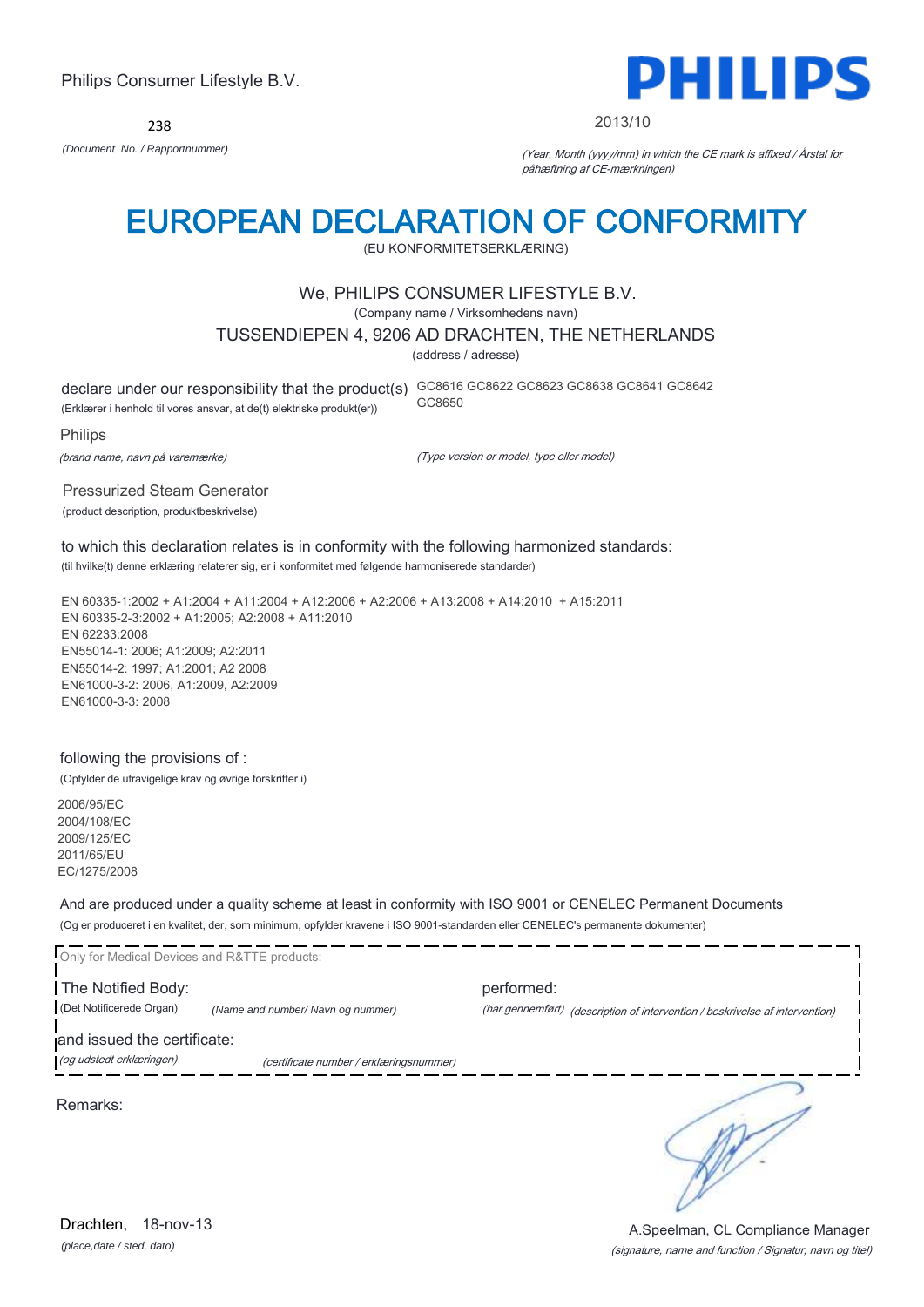238



#### 2013/10

*(Document No. / Documento nº.)* (Year, Month (yyyy/mm) in which the CE mark is affixed / Año en el que se incluye el marcado CE))

# EUROPEAN DECLARATION OF CONFORMITY

(EU DECLARACIÓN CE DE CONFORMIDAD)

## We, PHILIPS CONSUMER LIFESTYLE B.V.

(Company name / Nombre compaña )

### TUSSENDIEPEN 4, 9206 AD DRACHTEN, THE NETHERLANDS

(address / dirección )

GC8650

declare under our responsibility that the product(s):

(Declaramos bajo nuestra propia responsabilidad que el (los) producto(s):

Philips

(brand name, nombre de la marca)

(Type version or model, Referencia o modelo)

GC8616 GC8622 GC8623 GC8638 GC8641 GC8642

Pressurized Steam Generator

(product description, descripción del producto )

#### to which this declaration relates is in conformity with the following harmonized standards: (Al que hace referencia esta declaración cumple con las siguientes normas armonizadas)

EN 60335-1:2002 + A1:2004 + A11:2004 + A12:2006 + A2:2006 + A13:2008 + A14:2010 + A15:2011 EN 60335-2-3:2002 + A1:2005; A2:2008 + A11:2010 EN 62233:2008 EN55014-1: 2006; A1:2009; A2:2011 EN55014-2: 1997; A1:2001; A2 2008 EN61000-3-2: 2006, A1:2009, A2:2009 EN61000-3-3: 2008

### following the provisions of :

(Siguiendo las disposiciones relativas a:)

2006/95/EC 2004/108/EC 2009/125/EC 2011/65/EU EC/1275/2008

And are produced under a quality scheme at least in conformity with ISO 9001 or CENELEC Permanent Documents (Y se fabrican conforme a una calidad al menos conforme a la norma ISO 9001 o a los Documentos Permanentes CENELEC)

| Only for Medical Devices and R&TTE products:    |                                              |                            |                                                                |
|-------------------------------------------------|----------------------------------------------|----------------------------|----------------------------------------------------------------|
| The Notified Body:<br>(El organismo notificado) | (Name and number/ Nombre y número)           | performed:<br>(realizador) | (description of intervention / descripción de la intervención) |
| and issued the certificate:                     |                                              |                            |                                                                |
| (Y expidió el certificado)                      | (certificate number / número de certificado) |                            |                                                                |
| Remarks:                                        |                                              |                            |                                                                |

*(place,date / lugar, fecha)* Drachten, 18-nov-13

(signature, name and function / firma, nombre y cargo ) A.Speelman, CL Compliance Manager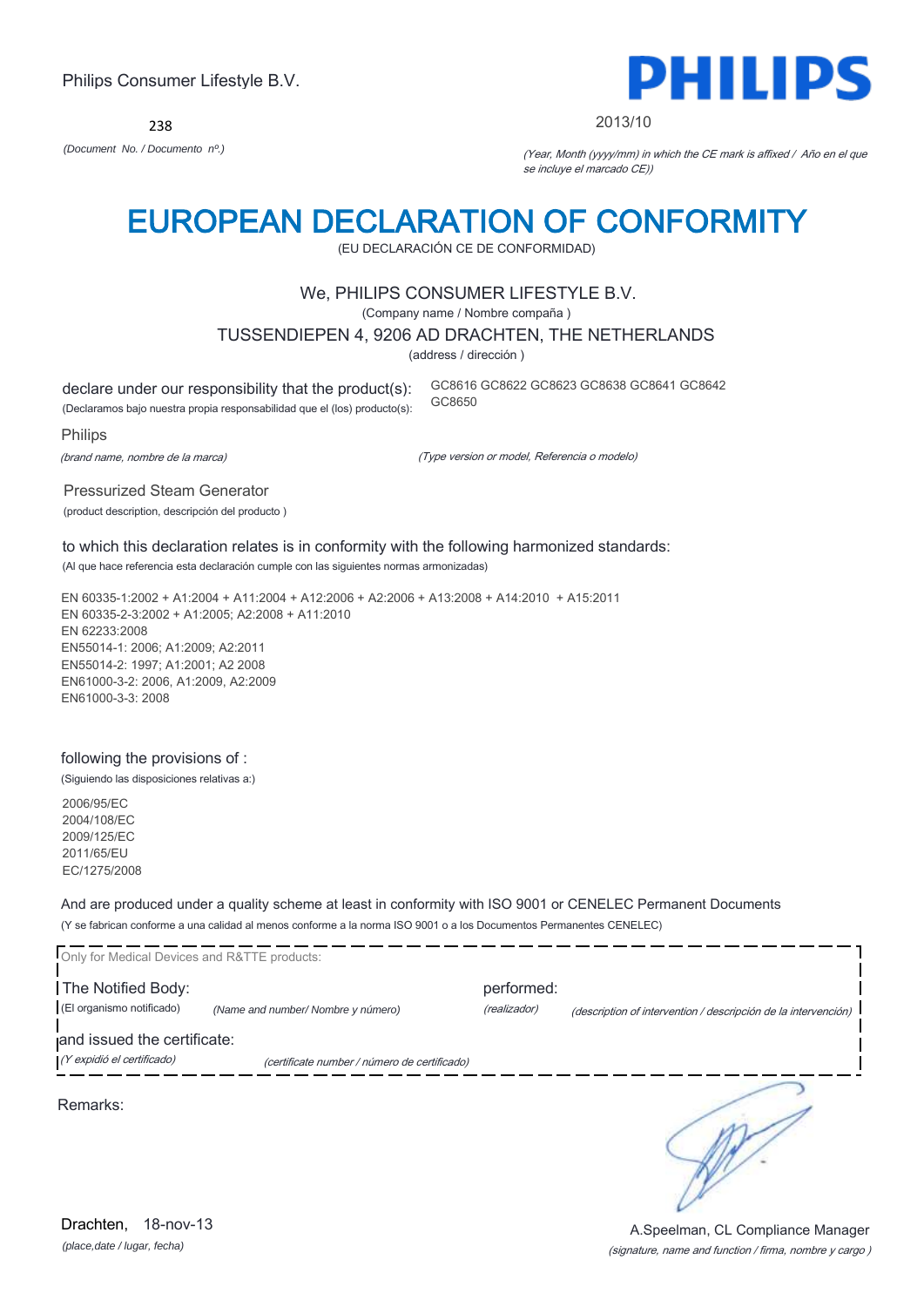238



2013/10

*(Document No. / Raportti nr.)* (Year, Month (yyyy/mm) in which the CE mark is affixed / CE merkinnän myöntämisvuosi)

# EUROPEAN DECLARATION OF CONFORMITY

(Vaatimustenmukaisuusvakuutus)

## We, PHILIPS CONSUMER LIFESTYLE B.V.

(Company name / Nimi)

TUSSENDIEPEN 4, 9206 AD DRACHTEN, THE NETHERLANDS

(address / Osoite)

declare under our responsibility that the product(s) GC8616 GC8622 GC8623 GC8638 GC8641 GC8642 (Ilmoitus seuraavista vastuullamme olevista sähkötuotteista:)

GC8650

Philips

(brand name, Brändinimi)

(Type version or model, Tyypi, versio tai malli)

Pressurized Steam Generator

(product description, Tuotekuvaus)

to which this declaration relates is in conformity with the following harmonized standards: (Tämä vakuutus on yhdenmukainen seuraavien harmonisointistandardien kanssa)

EN 60335-1:2002 + A1:2004 + A11:2004 + A12:2006 + A2:2006 + A13:2008 + A14:2010 + A15:2011 EN 60335-2-3:2002 + A1:2005; A2:2008 + A11:2010 EN 62233:2008 EN55014-1: 2006; A1:2009; A2:2011 EN55014-2: 1997; A1:2001; A2 2008 EN61000-3-2: 2006, A1:2009, A2:2009 EN61000-3-3: 2008

### following the provisions of :

(Seuraavien määräysten mukaisesti)

2006/95/EC 2004/108/EC 2009/125/EC 2011/65/EU EC/1275/2008

And are produced under a quality scheme at least in conformity with ISO 9001 or CENELEC Permanent Documents (Ja on tuotettu seuraavien laatujärjestelmien mukaisesti : ISO 9001 ja CENELEC asiakirjat)

| Only for Medical Devices and R&TTE products: |                                             |                             |                                                     |
|----------------------------------------------|---------------------------------------------|-----------------------------|-----------------------------------------------------|
| The Notified Body:<br>(Ilmoitettu laitos)    | (Name and number/ Nimi ja numero)           | performed:<br>(suoritetaan) | (description of intervention / toimenpiteen kuvaus) |
| and issued the certificate:                  |                                             |                             |                                                     |
| (Todistuksen antaja)                         | (certificate number / Sertifikaatin numero) |                             |                                                     |
| Remarks:                                     |                                             |                             |                                                     |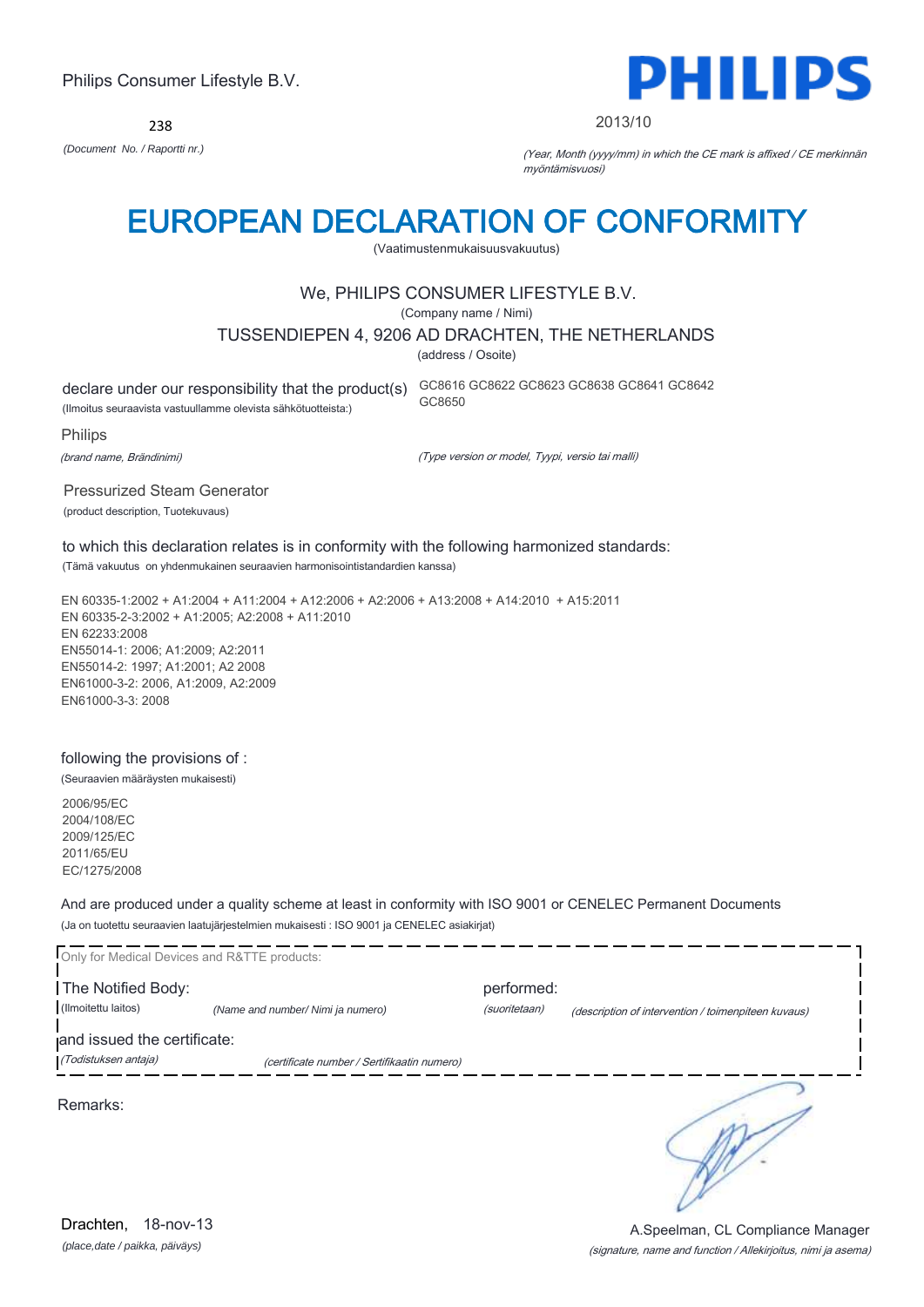238



#### 2013/10

*(Document No. / Jelentés száma)* (Year, Month (yyyy/mm) in which the CE mark is affixed / A CE jelzés feltüntetésének éve)

# EUROPEAN DECLARATION OF CONFORMITY

(EC MEGFELELŐSÉGI NYILATKOZAT)

## We, PHILIPS CONSUMER LIFESTYLE B.V.

(Company name / Név)

TUSSENDIEPEN 4, 9206 AD DRACHTEN, THE NETHERLANDS

(address / cím)

GC8650

declare under our responsibility that the product(s)

(Felelőssége tudatában nyilatkozik, hogy az alábbi elektronikai termék(ek))

Philips

(brand name, márkanév)

(Type version or model, Típusváltozat vagy modell)

GC8616 GC8622 GC8623 GC8638 GC8641 GC8642

Pressurized Steam Generator

(product description, termék megnevezése)

to which this declaration relates is in conformity with the following harmonized standards:

(Az ezen nyilatkozatban foglaltak szerint megfelel(nek) a következő harmonizált szabványoknak)

EN 60335-1:2002 + A1:2004 + A11:2004 + A12:2006 + A2:2006 + A13:2008 + A14:2010 + A15:2011 EN 60335-2-3:2002 + A1:2005; A2:2008 + A11:2010 EN 62233:2008 EN55014-1: 2006; A1:2009; A2:2011 EN55014-2: 1997; A1:2001; A2 2008 EN61000-3-2: 2006, A1:2009, A2:2009 EN61000-3-3: 2008

### following the provisions of :

(Követve a következő ajánlásokat)

2006/95/EC 2004/108/EC 2009/125/EC 2011/65/EU EC/1275/2008

And are produced under a quality scheme at least in conformity with ISO 9001 or CENELEC Permanent Documents (legalább az ISO 9001-nek megfelelően vagy)



*(place,date / hely, dátum)* Drachten, 18-nov-13

### (signature, name and function / aláírás, név és beosztás) A.Speelman, CL Compliance Manager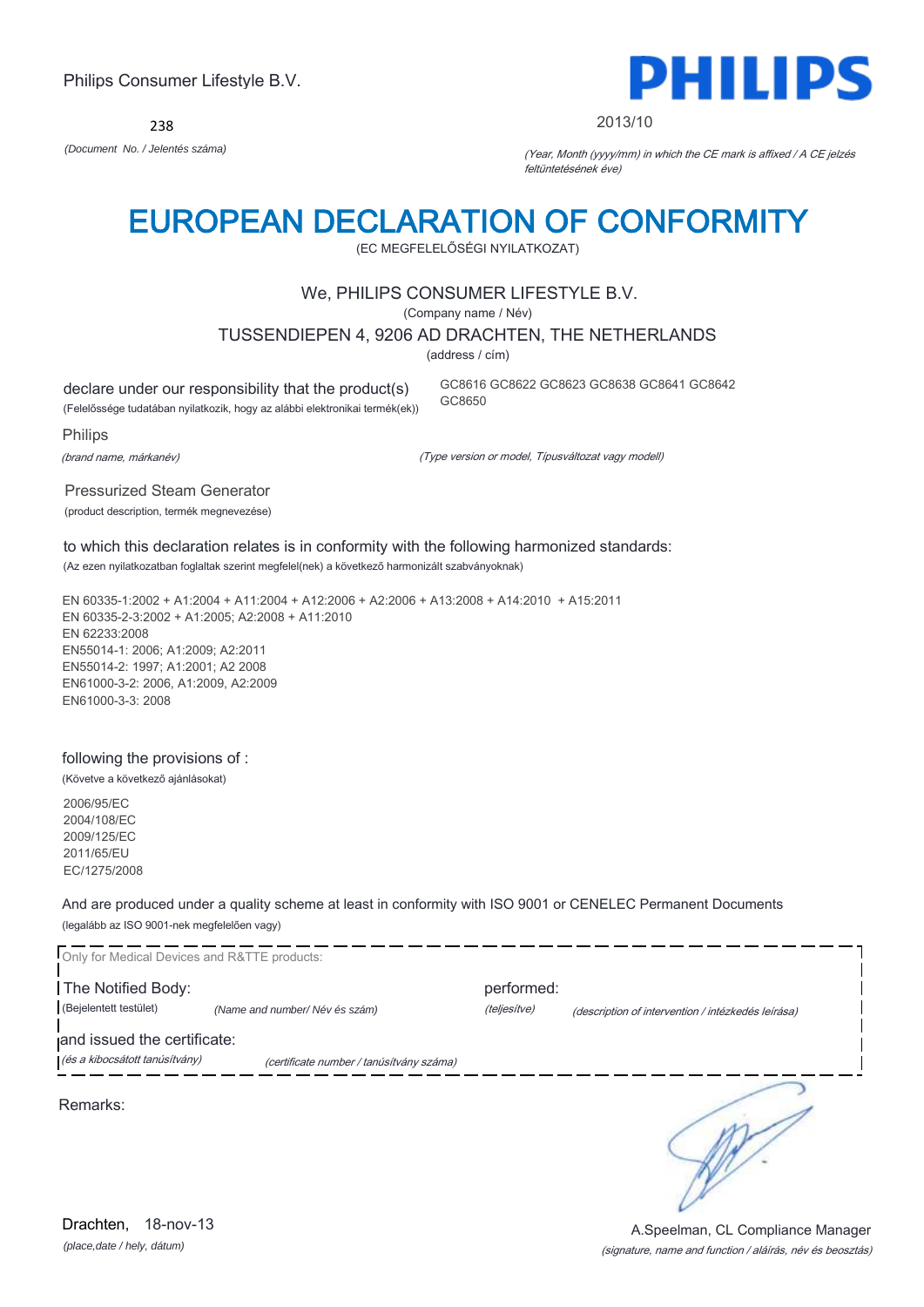238



#### 2013/10

*(Document No. / Report Numero )* (Year, Month (yyyy/mm) in which the CE mark is affixed / Anno di apposizione della marcatura CE)

# EUROPEAN DECLARATION OF CONFORMITY

(DICHIARAZIONE DI CONFORMITA' CE )

## We, PHILIPS CONSUMER LIFESTYLE B.V.

(Company name / denominazione sociale)

### TUSSENDIEPEN 4, 9206 AD DRACHTEN, THE NETHERLANDS

(address / sede)

declare under our responsibility that the product(s): GC8616 GC8622 GC8623 GC8638 GC8641 GC8642 GC8650

(dichiara sotto la propria responsabilità che il /i Prodotto /i elettrico/i)

Philips

(brand name, marchio)

(Type version or model, modello o versione )

Pressurized Steam Generator

(product description, descrizione del prodotto)

# to which this declaration relates is in conformity with the following harmonized standards:

(al quale la presente dichiarazione si riferisce è conforme alle seguenti norme tecniche armonizzate)

EN 60335-1:2002 + A1:2004 + A11:2004 + A12:2006 + A2:2006 + A13:2008 + A14:2010 + A15:2011 EN 60335-2-3:2002 + A1:2005; A2:2008 + A11:2010 EN 62233:2008 EN55014-1: 2006; A1:2009; A2:2011 EN55014-2: 1997; A1:2001; A2 2008 EN61000-3-2: 2006, A1:2009, A2:2009 EN61000-3-3: 2008

### following the provisions of :

(secondo le disposizioni della )

2006/95/EC 2004/108/EC 2009/125/EC 2011/65/EU EC/1275/2008

And are produced under a quality scheme at least in conformity with ISO 9001 or CENELEC Permanent Documents (e i processi produttivi seguono un sistema qualità conforme almeno alla norma ISO 9001 o ai documenti permanenti CENELEC)

| Only for Medical Devices and R&TTE products:            |                                               |                             |                                                             |
|---------------------------------------------------------|-----------------------------------------------|-----------------------------|-------------------------------------------------------------|
| The Notified Body:<br>(L'ente certificatore notificato) | (Name and number/ denominazione e numero)     | performed:<br>(ha eseguito) | (description of intervention / descrizione dell'intervento) |
| and issued the certificate:                             |                                               |                             |                                                             |
| (ed emesso il certificato)                              | (certificate number / numero del certificato) |                             |                                                             |
| Remarks:                                                |                                               |                             |                                                             |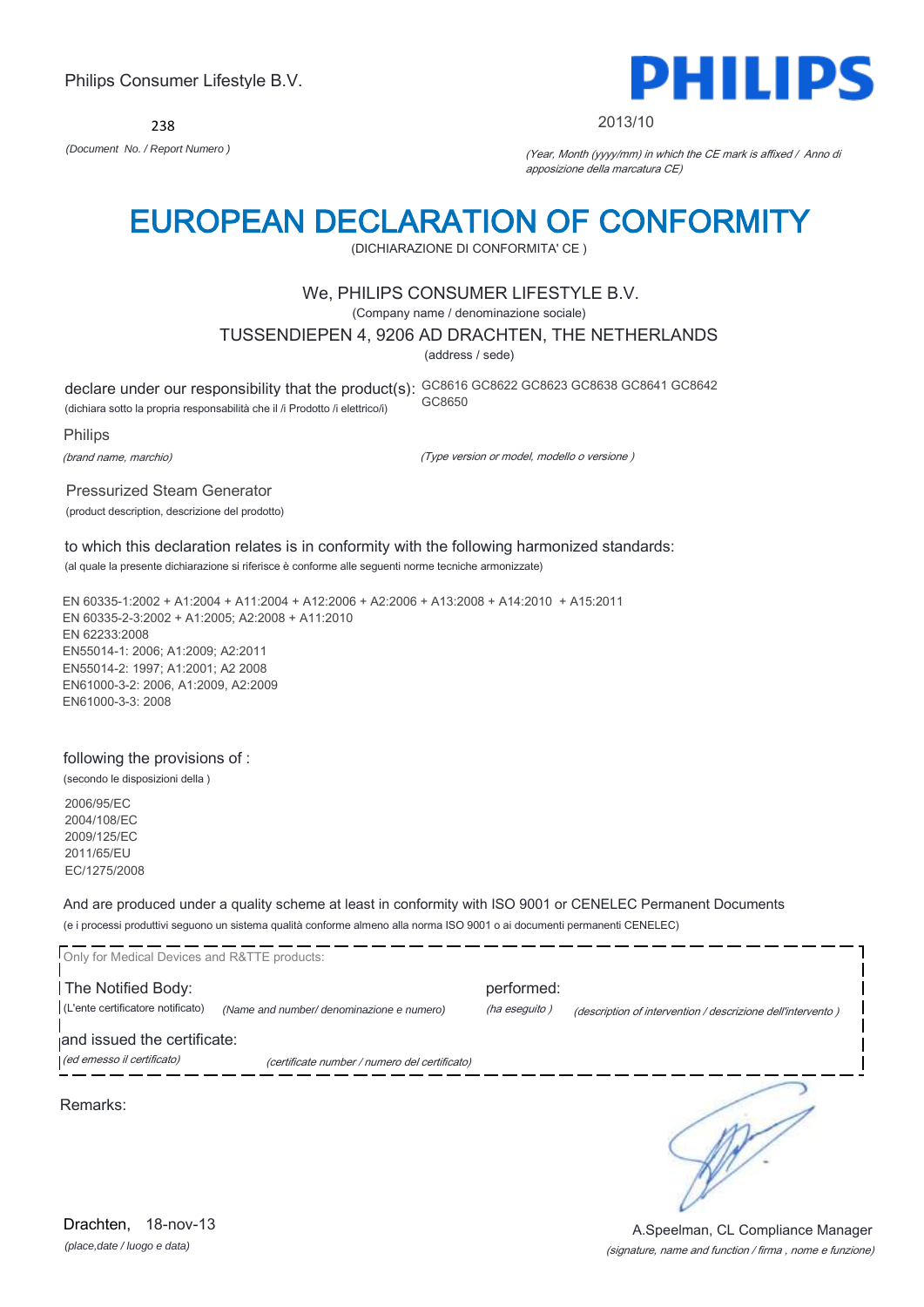238



#### 2013/10

*(Document No. / Pranešimo Nr.)* (Year, Month (yyyy/mm) in which the CE mark is affixed / Metai, kada CE patvirtino)

# EUROPEAN DECLARATION OF CONFORMITY

(EC ATITIKTIES DEKLARACIJA)

### We, PHILIPS CONSUMER LIFESTYLE B.V.

(Company name / Pavadinimas)

TUSSENDIEPEN 4, 9206 AD DRACHTEN, THE NETHERLANDS

(address / adresas)

declare under our responsibility that the product(s) GC8616 GC8622 GC8623 GC8638 GC8641 GC8642

GC8650

(Deklaruojame, kad elektronikos gaminys (-iai):)

Philips

(brand name, firmos ženklo pavadinimas )

(Type version or model, Tipas arba modelis)

Pressurized Steam Generator

(product description, gaminio aprašymas)

### to which this declaration relates is in conformity with the following harmonized standards:

(Pagal šią deklaraciją atitinka toliau nurodytus standartus:)

EN 60335-1:2002 + A1:2004 + A11:2004 + A12:2006 + A2:2006 + A13:2008 + A14:2010 + A15:2011 EN 60335-2-3:2002 + A1:2005; A2:2008 + A11:2010 EN 62233:2008 EN55014-1: 2006; A1:2009; A2:2011 EN55014-2: 1997; A1:2001; A2 2008 EN61000-3-2: 2006, A1:2009, A2:2009 EN61000-3-3: 2008

### following the provisions of :

(Atitinka tokias nuostatas:)

2006/95/EC 2004/108/EC 2009/125/EC 2011/65/EU EC/1275/2008

And are produced under a quality scheme at least in conformity with ISO 9001 or CENELEC Permanent Documents (Pagaminta atitinkant visus kokybės reikalavimus pagal ISO 9001 ar CENELEC nuolatinius dokumentus)

| Only for Medical Devices and R&TTE products: |                                            |            |                                                         |
|----------------------------------------------|--------------------------------------------|------------|---------------------------------------------------------|
| The Notified Body:                           |                                            | performed: |                                                         |
| (Informuota įstaiga)                         | (Name and number/ Pavadinimas ir numeris)  | (atlikta)  | (description of intervention / intervencijos aprašymas) |
| and issued the certificate:                  |                                            |            |                                                         |
| (Sertifikatas išleistas)                     | (certificate number / sertifikato numeris) |            |                                                         |
| Remarks:                                     |                                            |            |                                                         |

*(place,date / vieta, data)* Drachten, 18-nov-13

### (signature, name and function / parašas, vardas, pavardė ir pareigos) A.Speelman, CL Compliance Manager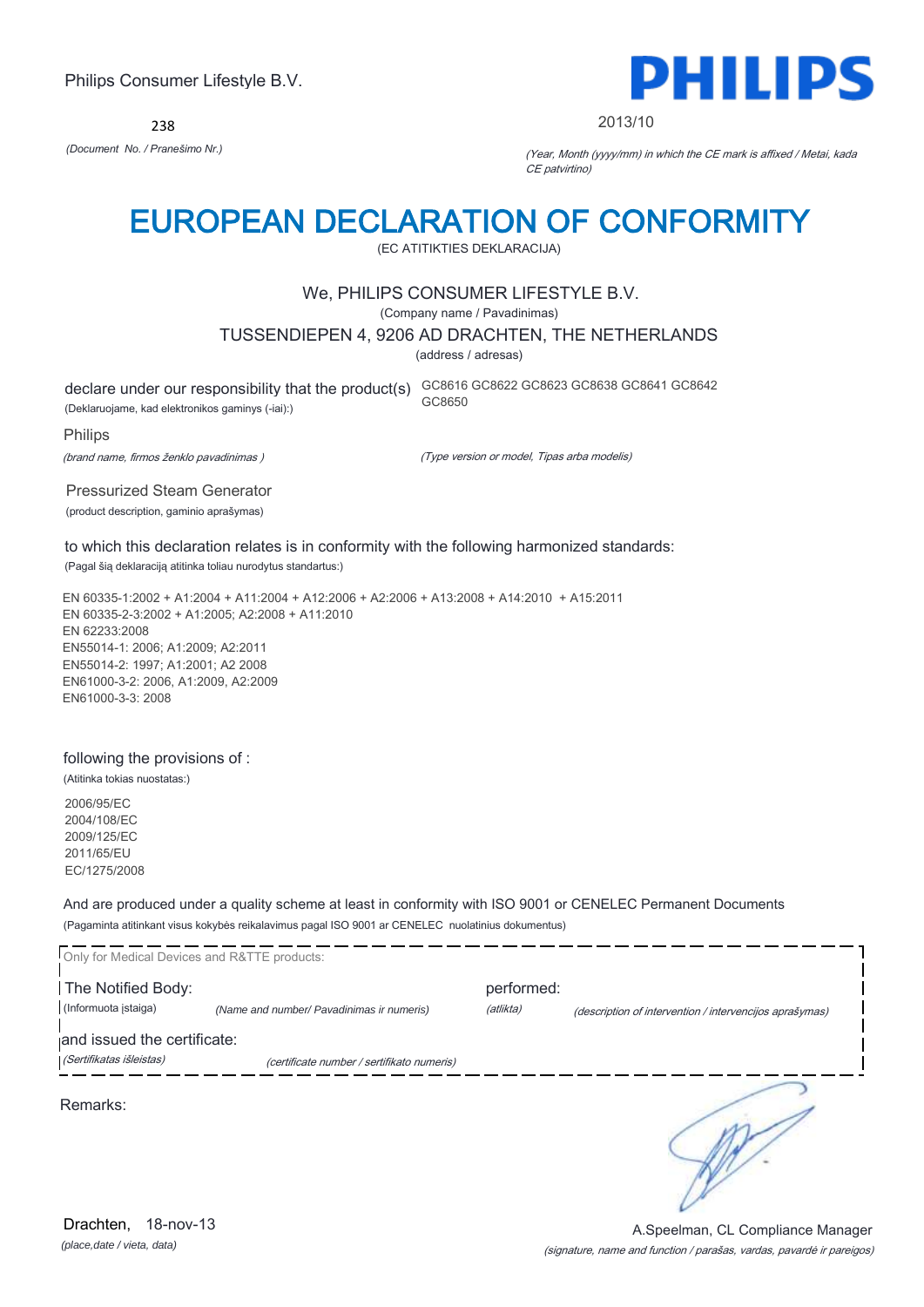238



#### 2013/10

*(Document No. / Ziņojums Nr)* (Year, Month (yyyy/mm) in which the CE mark is affixed / Gads kurā CE zīme ieviesta)

# EUROPEAN DECLARATION OF CONFORMITY

(EC deklarācija atbilstība)

## We, PHILIPS CONSUMER LIFESTYLE B.V.

(Company name / vārds)

TUSSENDIEPEN 4, 9206 AD DRACHTEN, THE NETHERLANDS

(address / adrese)

declare under our responsibility that the product(s) GC8616 GC8622 GC8623 GC8638 GC8641 GC8642 (deklarēt zem vai atbildība ka, elektronisks produkts)

GC8650

Philips

(brand name, fabrikas marka vārds)

(Type version or model, Tips, versija vai modelis)

Pressurized Steam Generator

(product description, produkta apraksts)

to which this declaration relates is in conformity with the following harmonized standards: (Kam ši deklarācija atbilst ir apliecināt ar sekojošiem saskaņotiem standartiem)

EN 60335-1:2002 + A1:2004 + A11:2004 + A12:2006 + A2:2006 + A13:2008 + A14:2010 + A15:2011 EN 60335-2-3:2002 + A1:2005; A2:2008 + A11:2010 EN 62233:2008 EN55014-1: 2006; A1:2009; A2:2011 EN55014-2: 1997; A1:2001; A2 2008 EN61000-3-2: 2006, A1:2009, A2:2009 EN61000-3-3: 2008

### following the provisions of :

(Sekojot noteikumiem) 2006/95/EC 2004/108/EC 2009/125/EC 2011/65/EU

EC/1275/2008

And are produced under a quality scheme at least in conformity with ISO 9001 or CENELEC Permanent Documents (Tiek ražots zem kvalitātes sistēma kas ir apstiprināta ar ISO 9001 vai CENELEC pastāvošiem dokumentiem )

| Only for Medical Devices and R&TTE products:            |                                           |                          |                                                        |
|---------------------------------------------------------|-------------------------------------------|--------------------------|--------------------------------------------------------|
| The Notified Body:<br>(Reģistrēta galvenā daļa)         | (Name and number/ vārds un numurs)        | performed:<br>(paveikts) | (description of intervention / intervencijas apraksts) |
| and issued the certificate:<br>(Un izveido sertifikātu) | (certificate number / sertifikāta numurs) |                          |                                                        |
| Remarks:                                                |                                           |                          |                                                        |
|                                                         |                                           |                          |                                                        |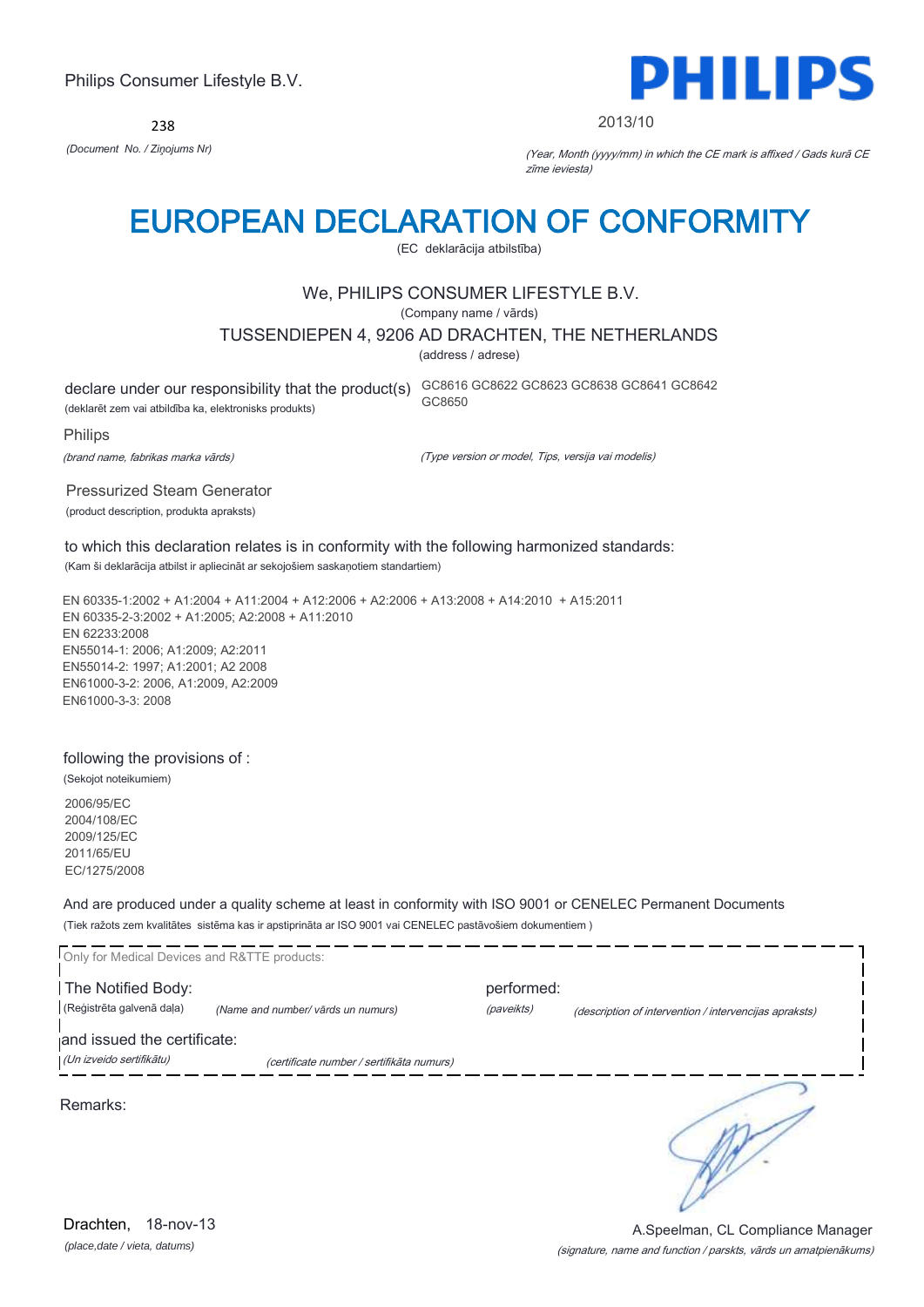238



#### 2013/10

*(Document No. / Numer raportu)* (Year, Month (yyyy/mm) in which the CE mark is affixed / Rok, w którym oznakowanie CE zostało umieszczone na wyrobie)

# EUROPEAN DECLARATION OF CONFORMITY

(DEKLARACJA ZGODNOŚCI CE)

## We, PHILIPS CONSUMER LIFESTYLE B.V.

(Company name / Nazwa)

TUSSENDIEPEN 4, 9206 AD DRACHTEN, THE NETHERLANDS

(address / adres)

GC8650

declare under our responsibility that the product(s)

(Deklarujemy na naszą odpowiedzialność, że urządzeni(e/a) elektryczne)

Philips

(brand name, marka)

(Type version or model, Typ lub model)

GC8616 GC8622 GC8623 GC8638 GC8641 GC8642

Pressurized Steam Generator

(product description, nazwa /opis produktu)

# to which this declaration relates is in conformity with the following harmonized standards:

(Do którego odnosi się niniejsza deklaracja jest zgodny z następującymi normami zharmonizowanymi)

EN 60335-1:2002 + A1:2004 + A11:2004 + A12:2006 + A2:2006 + A13:2008 + A14:2010 + A15:2011 EN 60335-2-3:2002 + A1:2005; A2:2008 + A11:2010 EN 62233:2008 EN55014-1: 2006; A1:2009; A2:2011 EN55014-2: 1997; A1:2001; A2 2008 EN61000-3-2: 2006, A1:2009, A2:2009 EN61000-3-3: 2008

### following the provisions of :

(Zgodnie z dyrektywami) 2006/95/EC 2004/108/EC 2009/125/EC 2011/65/EU EC/1275/2008

And are produced under a quality scheme at least in conformity with ISO 9001 or CENELEC Permanent Documents (oraz został wyprodukowany zgodnie ze standardami jakościowymi takimi jak ISO9001 lub CENELEC Permanent Documents)

| Only for Medical Devices and R&TTE products:                |                                          |                          |                                                |
|-------------------------------------------------------------|------------------------------------------|--------------------------|------------------------------------------------|
| The Notified Body:<br>(Jednostka certyfikująca)             | (Name and number/ Nazwa i numer)         | performed:<br>(wykonała) | (description of intervention / rodzaj badania) |
| and issued the certificate:<br><i>(i wydała certyfikat)</i> | (certificate number / numer certyfikatu) |                          |                                                |
| Remarks:                                                    |                                          |                          |                                                |

*(place,date / miasto, data)* Drachten, 18-nov-13

### (signature, name and function / podpis, imię i nazwisko oraz funkcja) A.Speelman, CL Compliance Manager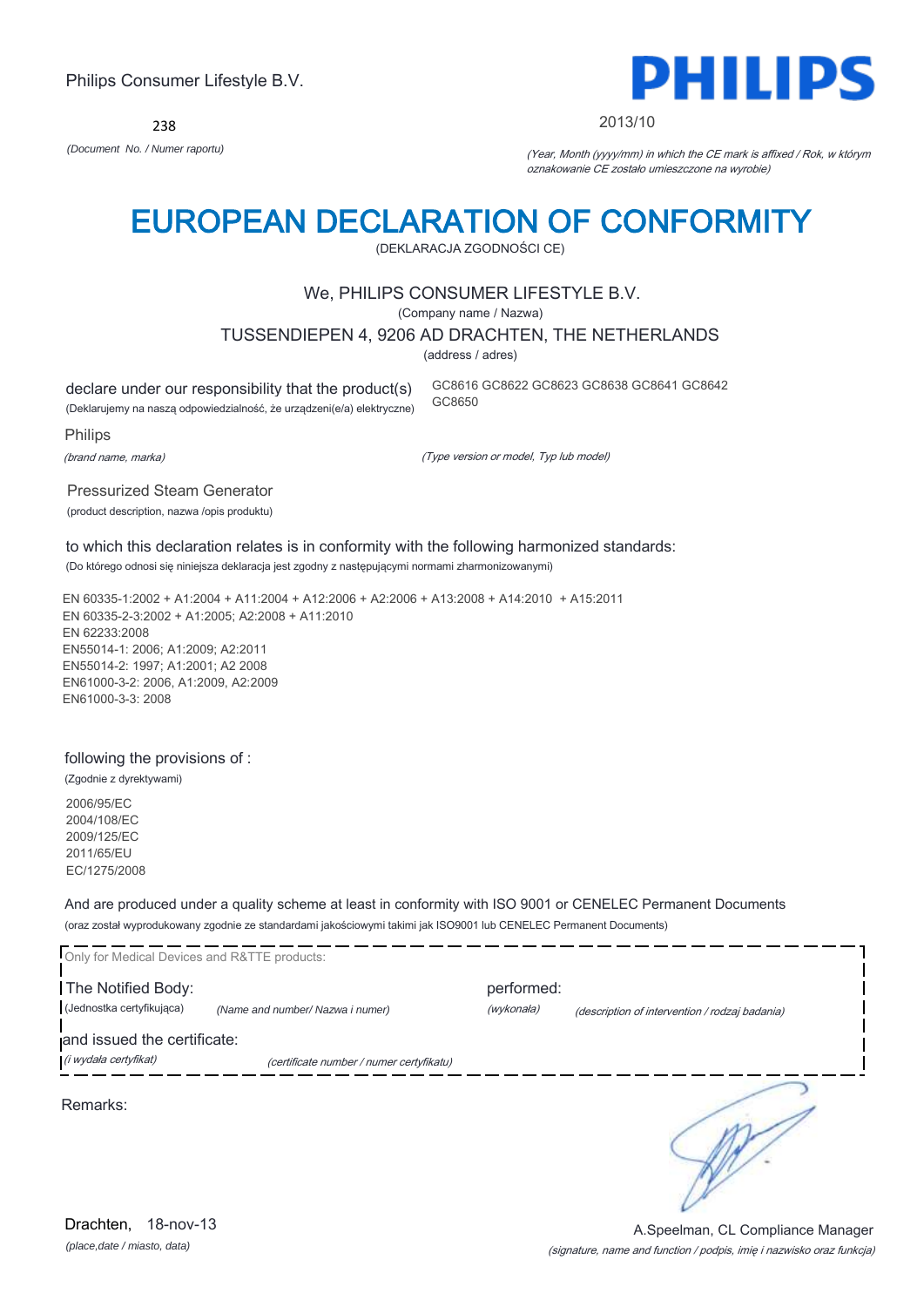238



#### 2013/10

*(Document No. / Relatório No.)* (Year, Month (yyyy/mm) in which the CE mark is affixed / Ano em que a marca CE é afixada)

# EUROPEAN DECLARATION OF CONFORMITY

(DECLARAÇÃODE CONFORMIDADE CE)

## We, PHILIPS CONSUMER LIFESTYLE B.V.

(Company name / Nome)

### TUSSENDIEPEN 4, 9206 AD DRACHTEN, THE NETHERLANDS

(address)

GC8650

declare under our responsibility that the product(s) GC8616 GC8622 GC8623 GC8638 GC8641 GC8642

(Declara sob a sua responsabilidade que o(s) producto(s) eléctricos )

Philips

(brand name, nome da marca)

Pressurized Steam Generator (product description, Descrição do produto) (Type version or model, Indicar versão ou modelo)

to which this declaration relates is in conformity with the following harmonized standards:

(Aqueles a quem esta declaração se derige, está em conformidade com as seguintes normas harmonizadas)

EN 60335-1:2002 + A1:2004 + A11:2004 + A12:2006 + A2:2006 + A13:2008 + A14:2010 + A15:2011 EN 60335-2-3:2002 + A1:2005; A2:2008 + A11:2010 EN 62233:2008 EN55014-1: 2006; A1:2009; A2:2011 EN55014-2: 1997; A1:2001; A2 2008 EN61000-3-2: 2006, A1:2009, A2:2009 EN61000-3-3: 2008

### following the provisions of :

(Na sequência do disposto em:) 2006/95/EC

2004/108/EC 2009/125/EC 2011/65/EU EC/1275/2008

And are produced under a quality scheme at least in conformity with ISO 9001 or CENELEC Permanent Documents (E são produzidos sob um regime de qualidade, pelo menos, em conformidade com a norma ISO 9001 ou Documentos Permanentes CENELEC)

| Only for Medical Devices and R&TTE products: |                                           |             |                                                          |
|----------------------------------------------|-------------------------------------------|-------------|----------------------------------------------------------|
| The Notified Body:                           |                                           | performed:  |                                                          |
| (O organismo notificado)                     | (Name and number/ Nome e número)          | (realizada) | (description of intervention / descrição da intervenção) |
| and issued the certificate:                  |                                           |             |                                                          |
| (E emitido o certificado)                    | (certificate number / certificado número) |             |                                                          |
| Remarks:                                     |                                           |             |                                                          |

(signature, name and function / assinatura, nome e função) A.Speelman, CL Compliance Manager

*(place,date / local, data)* Drachten, 18-nov-13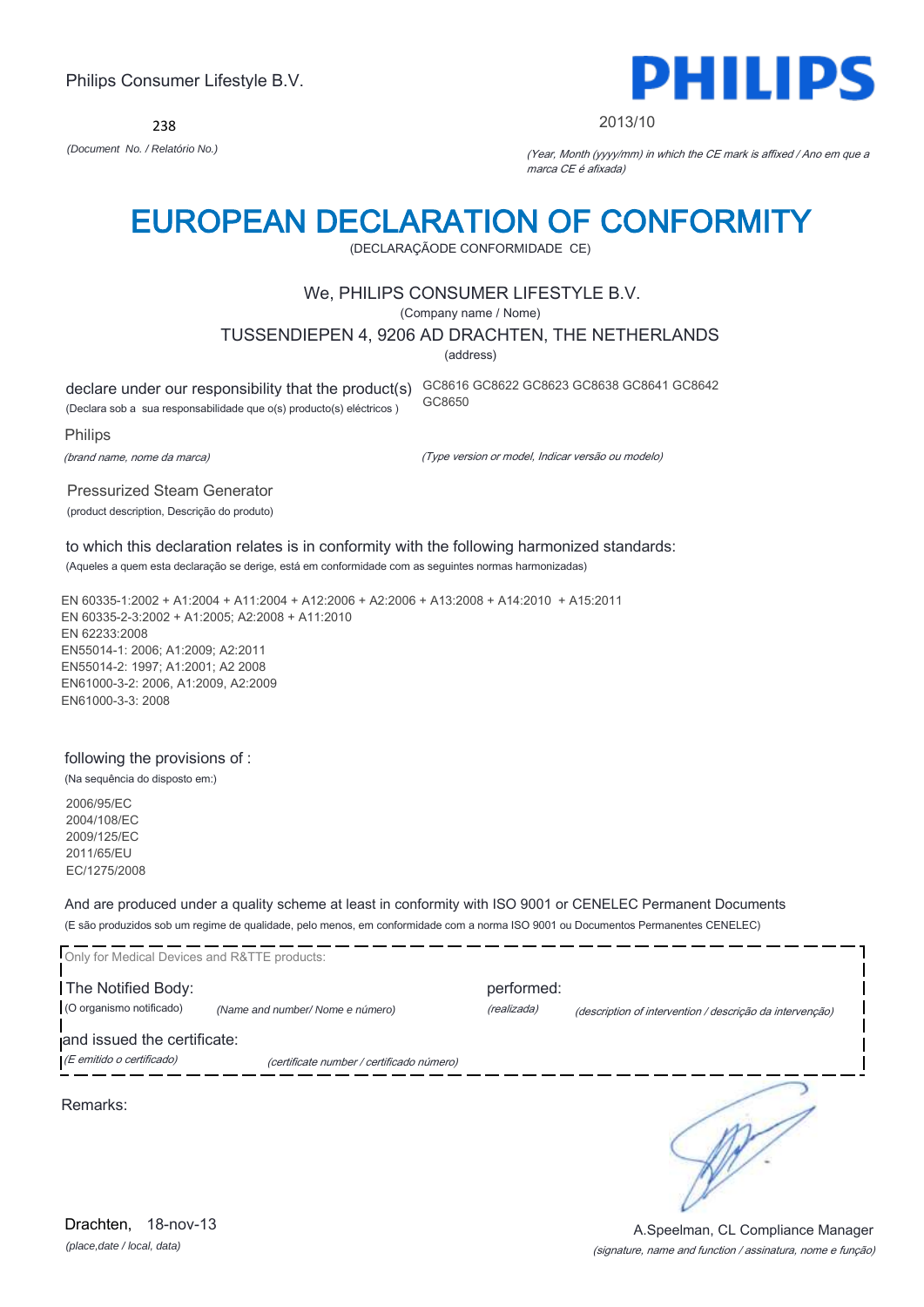238



#### 2013/10

*(Document No. / Nr. raport)* (Year, Month (yyyy/mm) in which the CE mark is affixed / Anul în care este aplicat marcajul CE)

# EUROPEAN DECLARATION OF CONFORMITY

(DECLARAŢIE DE CONFORMITATE CE)

## We, PHILIPS CONSUMER LIFESTYLE B.V.

(Company name / Nume)

TUSSENDIEPEN 4, 9206 AD DRACHTEN, THE NETHERLANDS

(address / adresă)

declare under our responsibility that the product(s) GC8616 GC8622 GC8623 GC8638 GC8641 GC8642 (Declarăm pe proprie răspundere că produsul (produsele) electric(e))

GC8650

Philips

(brand name, marca)

(Type version or model, Tip sau model)

Pressurized Steam Generator

(product description, descriere produs)

to which this declaration relates is in conformity with the following harmonized standards: (La care se referă această declaraţie, este in conformitate cu următoarele standarde armonizate)

EN 60335-1:2002 + A1:2004 + A11:2004 + A12:2006 + A2:2006 + A13:2008 + A14:2010 + A15:2011 EN 60335-2-3:2002 + A1:2005; A2:2008 + A11:2010 EN 62233:2008 EN55014-1: 2006; A1:2009; A2:2011 EN55014-2: 1997; A1:2001; A2 2008 EN61000-3-2: 2006, A1:2009, A2:2009 EN61000-3-3: 2008

### following the provisions of :

(În conformitate cu dispoziţiile directivelor)

2006/95/EC 2004/108/EC 2009/125/EC 2011/65/EU EC/1275/2008

And are produced under a quality scheme at least in conformity with ISO 9001 or CENELEC Permanent Documents (Şi sunt fabricate după o schemă de calitate conformă cel puţin cu standardul ISO 9001 sau Documentele Permanente CENELEC)

| Only for Medical Devices and R&TTE products: |                                               |              |                                                         |
|----------------------------------------------|-----------------------------------------------|--------------|---------------------------------------------------------|
| The Notified Body:                           |                                               | performed:   |                                                         |
| (Organismul notificat)                       | (Name and number/ Nume si număr)              | (a efectuat) | (description of intervention / descrierea interventiei) |
| and issued the certificate:                  |                                               |              |                                                         |
| (Și a emis certificatul)                     | (certificate number / Numărul certificatului) |              |                                                         |
| Remarks:                                     |                                               |              |                                                         |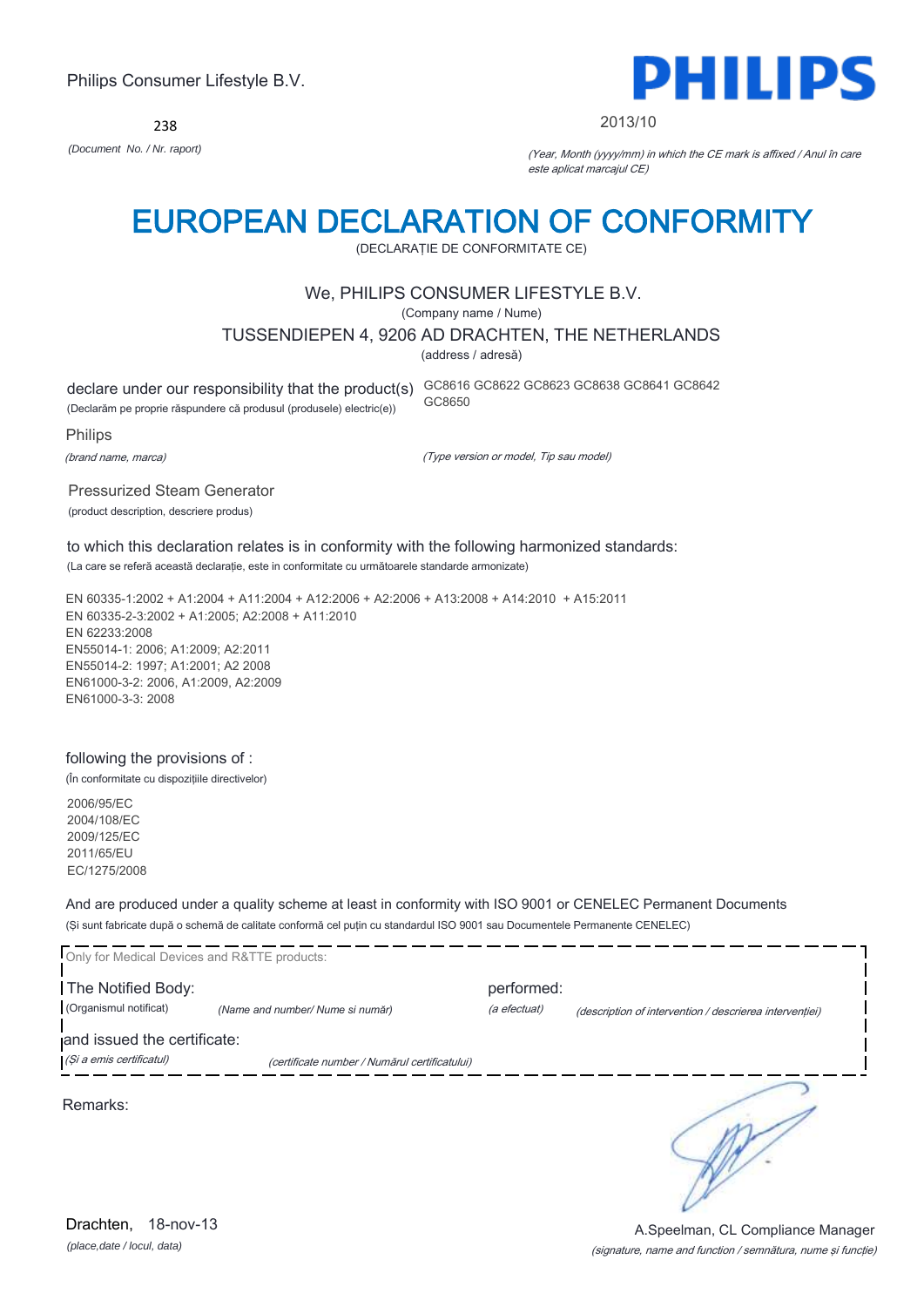238



#### 2013/10

*(Document No. / Номер протокола)* (Year, Month (yyyy/mm) in which the CE mark is affixed / Год начала маркировки знаком CE)

# EUROPEAN DECLARATION OF CONFORMITY

(CE Декларация о соответствии)

## We, PHILIPS CONSUMER LIFESTYLE B.V.

(Company name / Юридическое имя)

### TUSSENDIEPEN 4, 9206 AD DRACHTEN, THE NETHERLANDS

(address / адрес)

GC8650

declare under our responsibility that the product(s):

(Декларируем под нашу ответственность, что электрическая продукция)

Philips

(brand name, торговая марка)

(Type version or model, тип, модель)

GC8616 GC8622 GC8623 GC8638 GC8641 GC8642

Pressurized Steam Generator

(product description, описание продукции)

to which this declaration relates is in conformity with the following harmonized standards: (указанная в данной декларации, соответствует требованиям следующих стандартов:)

EN 60335-1:2002 + A1:2004 + A11:2004 + A12:2006 + A2:2006 + A13:2008 + A14:2010 + A15:2011 EN 60335-2-3:2002 + A1:2005; A2:2008 + A11:2010 EN 62233:2008 EN55014-1: 2006; A1:2009; A2:2011 EN55014-2: 1997; A1:2001; A2 2008 EN61000-3-2: 2006, A1:2009, A2:2009 EN61000-3-3: 2008

### following the provisions of :

(В соответствие с положениями:)

2006/95/EC 2004/108/EC 2009/125/EC 2011/65/EU EC/1275/2008

And are produced under a quality scheme at least in conformity with ISO 9001 or CENELEC Permanent Documents (по крайней мере, в соответствии с ISO 9001 или)

Only for Medical Devices and R&TTE products: The Notified Body: performed: (Нотифицированный Орган) *(Name and number/ Название и номер)* (проверил(а)) (description of intervention / описание проверки) and issued the certificate: (и выпустил(а) сертификат) (certificate number / номер сертификата) ∍ Remarks:

*(place,date / место, дата)* Drachten, 18-nov-13

### (signature, name and function / подпись, имя и должность) A.Speelman, CL Compliance Manager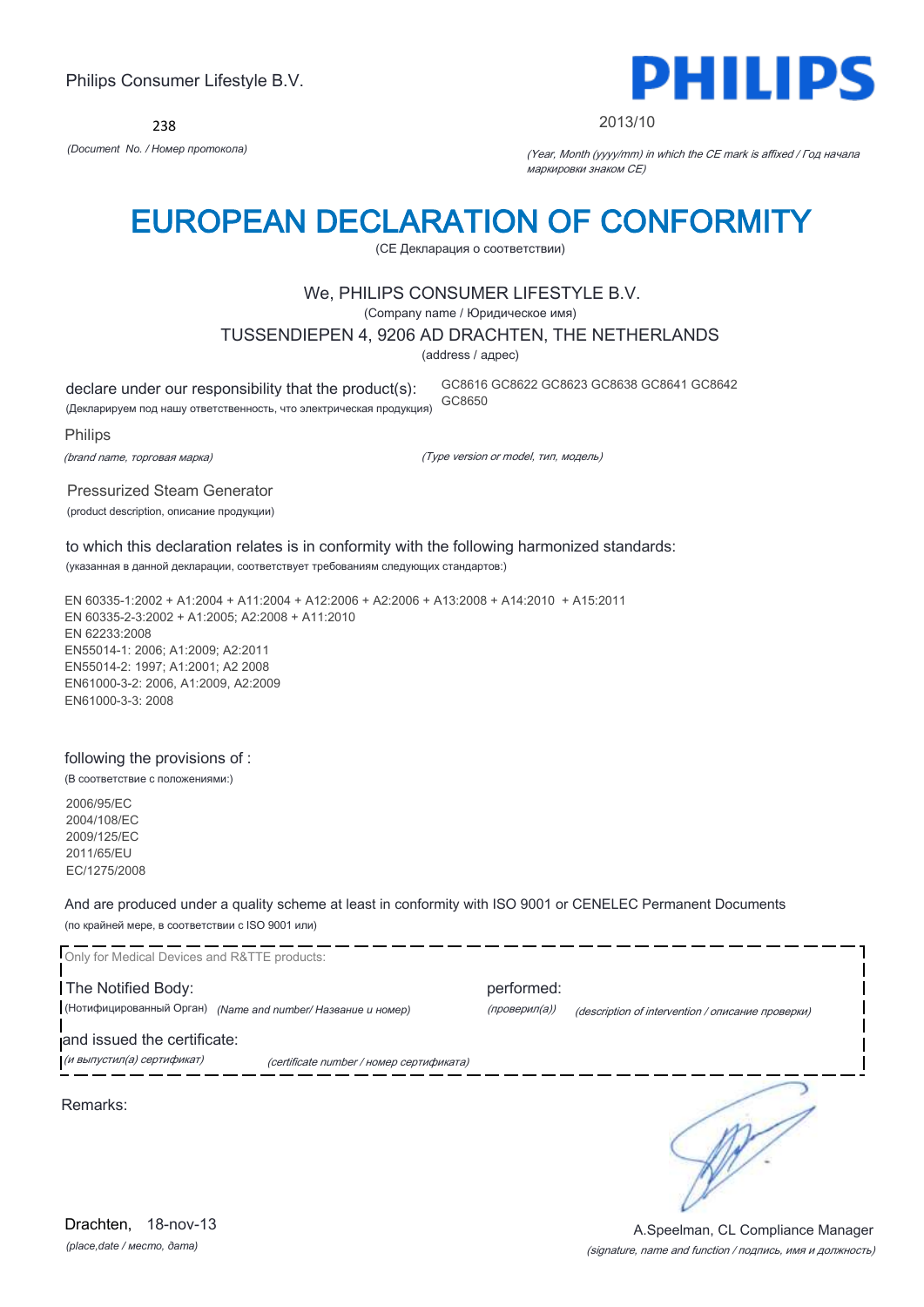238



#### 2013/10

*(Document No. / Správa č.)* (Year, Month (yyyy/mm) in which the CE mark is affixed / Rok v ktorom je opatrený znakom CE)

# EUROPEAN DECLARATION OF CONFORMITY

(Rok v ktorom je opatrený znakom CE)

## We, PHILIPS CONSUMER LIFESTYLE B.V.

(Company name / Meno )

### TUSSENDIEPEN 4, 9206 AD DRACHTEN, THE NETHERLANDS

(address / adresa)

declare under our responsibility that the product(s) GC8616 GC8622 GC8623 GC8638 GC8641 GC8642 (Prehlasujeme na svoju zodpovednosť, že elektrický výrobok(y))

GC8650

Philips

(brand name, názov značky)

(Type version or model, Typové označenie alebo model)

Pressurized Steam Generator (product description, opis prístroja)

to which this declaration relates is in conformity with the following harmonized standards: (Na ktorý sa toto vyhlásenie vzťahuje, je v zhode s nasledujúcimi harmonizovanými normami)

EN 60335-1:2002 + A1:2004 + A11:2004 + A12:2006 + A2:2006 + A13:2008 + A14:2010 + A15:2011 EN 60335-2-3:2002 + A1:2005; A2:2008 + A11:2010 EN 62233:2008 EN55014-1: 2006; A1:2009; A2:2011 EN55014-2: 1997; A1:2001; A2 2008 EN61000-3-2: 2006, A1:2009, A2:2009 EN61000-3-3: 2008

### following the provisions of :

(V nadväznosti na ustanovenia)

2006/95/EC 2004/108/EC 2009/125/EC 2011/65/EU EC/1275/2008

And are produced under a quality scheme at least in conformity with ISO 9001 or CENELEC Permanent Documents (A sú vyrobené systémom kvality minimálne v súlade s normou ISO 9001 alebo CENELEC dokumentmi)

| Only for Medical Devices and R&TTE products:        |                                         |                         |                                             |
|-----------------------------------------------------|-----------------------------------------|-------------------------|---------------------------------------------|
| The Notified Body:<br>(Notifikovaný orgán)          | (Name and number/ Názov a číslo)        | performed:<br>(vykonal) | (description of intervention / opis zásahu) |
| and issued the certificate:<br>(A vydal osvedčenie) | (certificate number / číslo osvedčenia) |                         |                                             |
| Remarks:                                            |                                         |                         |                                             |
|                                                     |                                         |                         |                                             |
|                                                     |                                         |                         |                                             |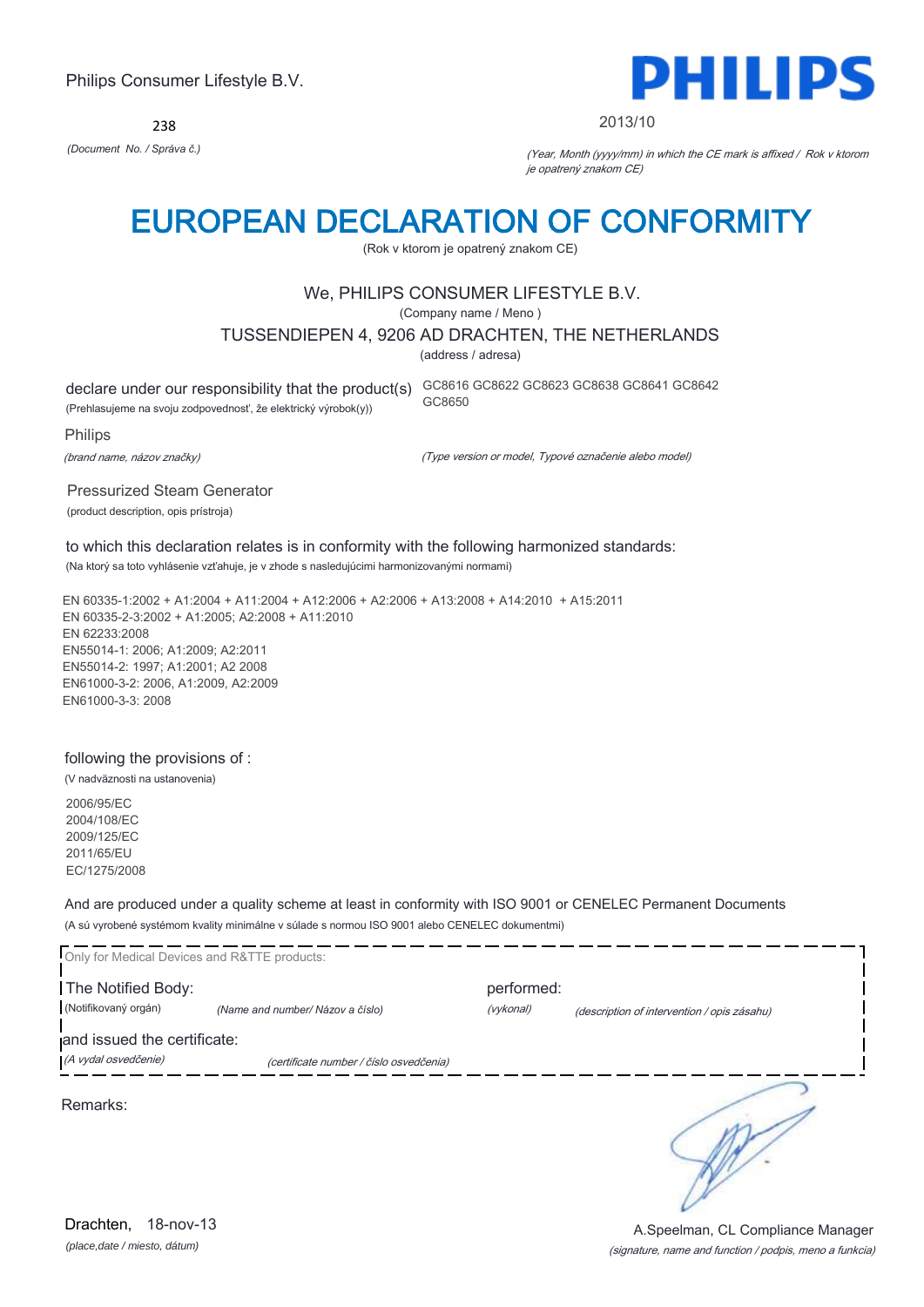238



#### 2013/10

*(Document No. / Številka poročila)* (Year, Month (yyyy/mm) in which the CE mark is affixed / Leto namstitve CE znaka)

# EUROPEAN DECLARATION OF CONFORMITY

(Izjava o skladnosti)

## We, PHILIPS CONSUMER LIFESTYLE B.V.

(Company name / Ime)

### TUSSENDIEPEN 4, 9206 AD DRACHTEN, THE NETHERLANDS

(address / Naslov)

declare under our responsibility that the product(s) GC8616 GC8622 GC8623 GC8638 GC8641 GC8642 (S polno odgovornostjo izjavljamo)

GC8650

Philips

(brand name, Ime znamke)

(Type version or model, Tip, verzija ali model)

Pressurized Steam Generator (product description, Opis proizvoda)

to which this declaration relates is in conformity with the following harmonized standards: (Na katerega se nanaša ta izjava je skladen z naslednjimi harmoniziranimi standardi)

EN 60335-1:2002 + A1:2004 + A11:2004 + A12:2006 + A2:2006 + A13:2008 + A14:2010 + A15:2011 EN 60335-2-3:2002 + A1:2005; A2:2008 + A11:2010 EN 62233:2008 EN55014-1: 2006; A1:2009; A2:2011 EN55014-2: 1997; A1:2001; A2 2008 EN61000-3-2: 2006, A1:2009, A2:2009 EN61000-3-3: 2008

### following the provisions of :

(V skladu z naslednjimi odločbami)

2006/95/EC 2004/108/EC 2009/125/EC 2011/65/EU EC/1275/2008

And are produced under a quality scheme at least in conformity with ISO 9001 or CENELEC Permanent Documents (In so proizvedeni v skladu s shemo kakovosti najmanj v skladu z ISO 9001 ali CENELEC stalnimi dokumenti)

| Only for Medical Devices and R&TTE products:       |                                             |                          |                                             |
|----------------------------------------------------|---------------------------------------------|--------------------------|---------------------------------------------|
| The Notified Body:<br>(Priglašeno organ)           | (Name and number/ Ime in številka)          | performed:<br>(Izvršeno) | (description of intervention / Opis ukrepa) |
| and issued the certificate:<br>(Izdaja certifikat) | (certificate number / Številka certifikata) |                          |                                             |
| Remarks:                                           |                                             |                          |                                             |
|                                                    |                                             |                          |                                             |

*(place,date / Kraj, datum)* Drachten, 18-nov-13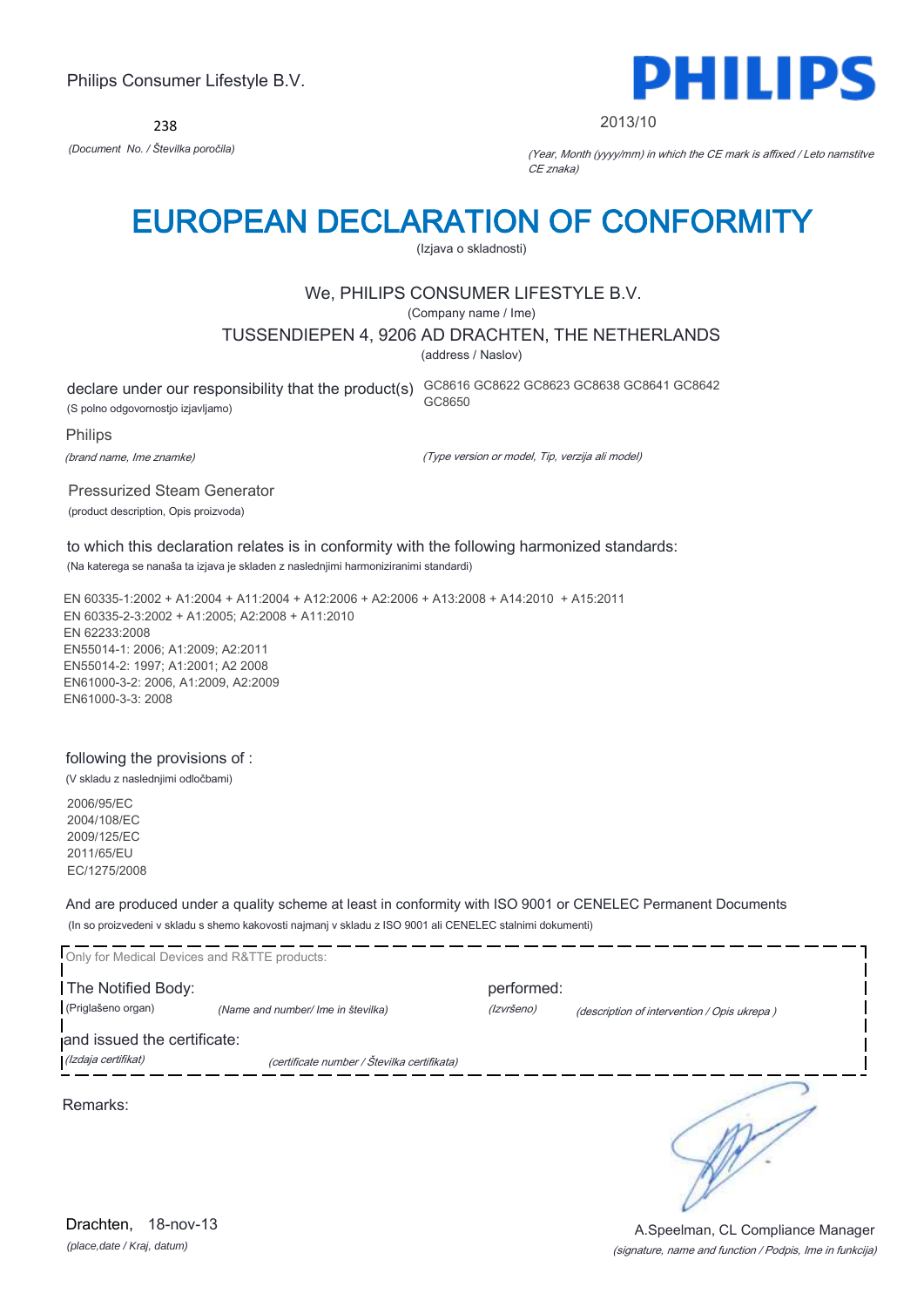238



#### 2013/10

*(Document No. / Döküman Numarası)* (Year, Month (yyyy/mm) in which the CE mark is affixed / CE İbaresinin eklendiği yıl (yyyy/aa))

# EUROPEAN DECLARATION OF CONFORMITY

(EU UYGUNLUK BEYANI)

## We, PHILIPS CONSUMER LIFESTYLE B.V.

(Company name / İmalatçının ismi)

### TUSSENDIEPEN 4, 9206 AD DRACHTEN, THE NETHERLANDS

(address / İmalatçının adresi )

(Type version or model, Tip veya model)

declare under our responsibility that the product(s): GC8616 GC8622 GC8623 GC8638 GC8641 GC8642 (bizim sorumluluğumuz altında işbu beyanın ilgili bulunduğu aşağıdaki GC8650

elektrikli ürünün:)

Philips

(brand name, İsim )

Pressurized Steam Generator

(product description, Ürün Açıklamas )

to which this declaration relates is in conformity with the following harmonized standards:

(aşağıda belirtilen ilgili standartların gerektirdiği uygunluğa sahip olduğunu beyan ederiz)

EN 60335-1:2002 + A1:2004 + A11:2004 + A12:2006 + A2:2006 + A13:2008 + A14:2010 + A15:2011 EN 60335-2-3:2002 + A1:2005; A2:2008 + A11:2010 EN 62233:2008 EN55014-1: 2006; A1:2009; A2:2011 EN55014-2: 1997; A1:2001; A2 2008 EN61000-3-2: 2006, A1:2009, A2:2009 EN61000-3-3: 2008

### following the provisions of :

(Yasal hükümler şu şekildedir:)

2006/95/EC 2004/108/EC 2009/125/EC 2011/65/EU EC/1275/2008

And are produced under a quality scheme at least in conformity with ISO 9001 or CENELEC Permanent Documents (En az ISO 9001 veya CENELEC Daimi Belgelerine uygun kalite şemasına binaen mevcut ürünlerdir)



(signature, name and function / İmza, isim ve görevi) A.Speelman, CL Compliance Manager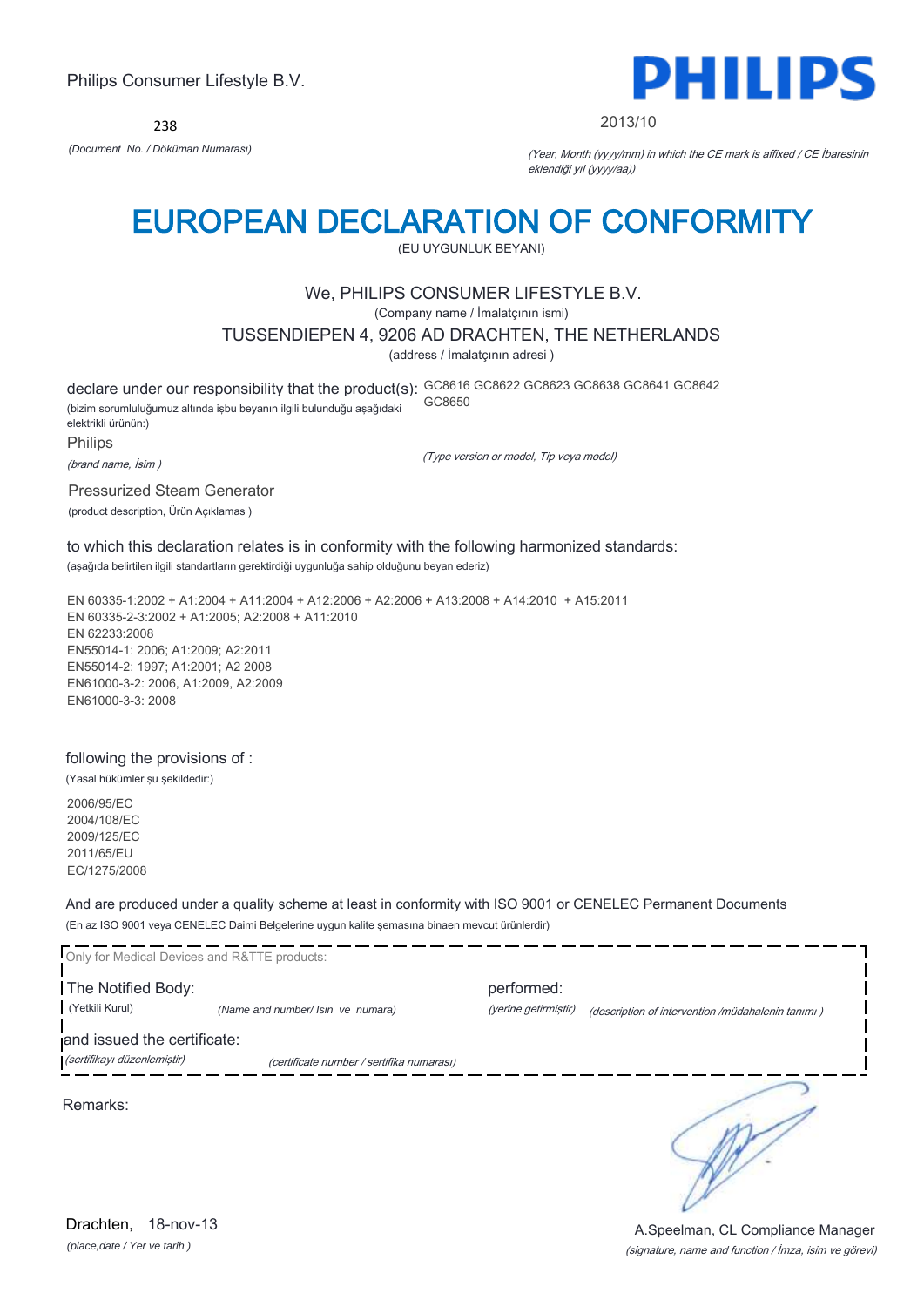238



#### 2013/10

*(Document No. / Broj izvještaja)* (Year, Month (yyyy/mm) in which the CE mark is affixed / Godina ishođenja CE oznake)

# EUROPEAN DECLARATION OF CONFORMITY

(Izjava o sukladnosti)

## We, PHILIPS CONSUMER LIFESTYLE B.V.

(Company name / Ime)

TUSSENDIEPEN 4, 9206 AD DRACHTEN, THE NETHERLANDS

(address / Adresa)

declare under our responsibility that the product(s) GC8616 GC8622 GC8623 GC8638 GC8641 GC8642 (Odgovorno izjavljujemo da je elektični uređaj(i)) GC8650

Philips

(brand name, Naziv robne marke)

(Type version or model, Tipska oznaka ili model)

Pressurized Steam Generator

(product description, opis proizvoda)

to which this declaration relates is in conformity with the following harmonized standards: (Na koje se ova izjava odnosi zadovoljava sljedeće usklađene norme)

EN 60335-1:2002 + A1:2004 + A11:2004 + A12:2006 + A2:2006 + A13:2008 + A14:2010 + A15:2011 EN 60335-2-3:2002 + A1:2005; A2:2008 + A11:2010 EN 62233:2008 EN55014-1: 2006; A1:2009; A2:2011 EN55014-2: 1997; A1:2001; A2 2008 EN61000-3-2: 2006, A1:2009, A2:2009 EN61000-3-3: 2008

### following the provisions of :

(Slijedom odredbi:) 2006/95/EC 2004/108/EC 2009/125/EC 2011/65/EU EC/1275/2008

And are produced under a quality scheme at least in conformity with ISO 9001 or CENELEC Permanent Documents (najmanje u skladu sa normom ISO 9001 ili)

| Only for Medical Devices and R&TTE products: |                                     |            |                                                   |
|----------------------------------------------|-------------------------------------|------------|---------------------------------------------------|
| The Notified Body:                           |                                     | performed: |                                                   |
| (Nadležno tijelo)                            | (Name and number/ Ime i broj)       | (Izveden)  | (description of intervention / Opis intervencije) |
| and issued the certificate:                  |                                     |            |                                                   |
| (l izdana je potvrda)                        | (certificate number / Broj potvrde) |            |                                                   |
| Remarks:                                     |                                     |            |                                                   |

*(place,date / Mjesto ,datum)* Drachten, 18-nov-13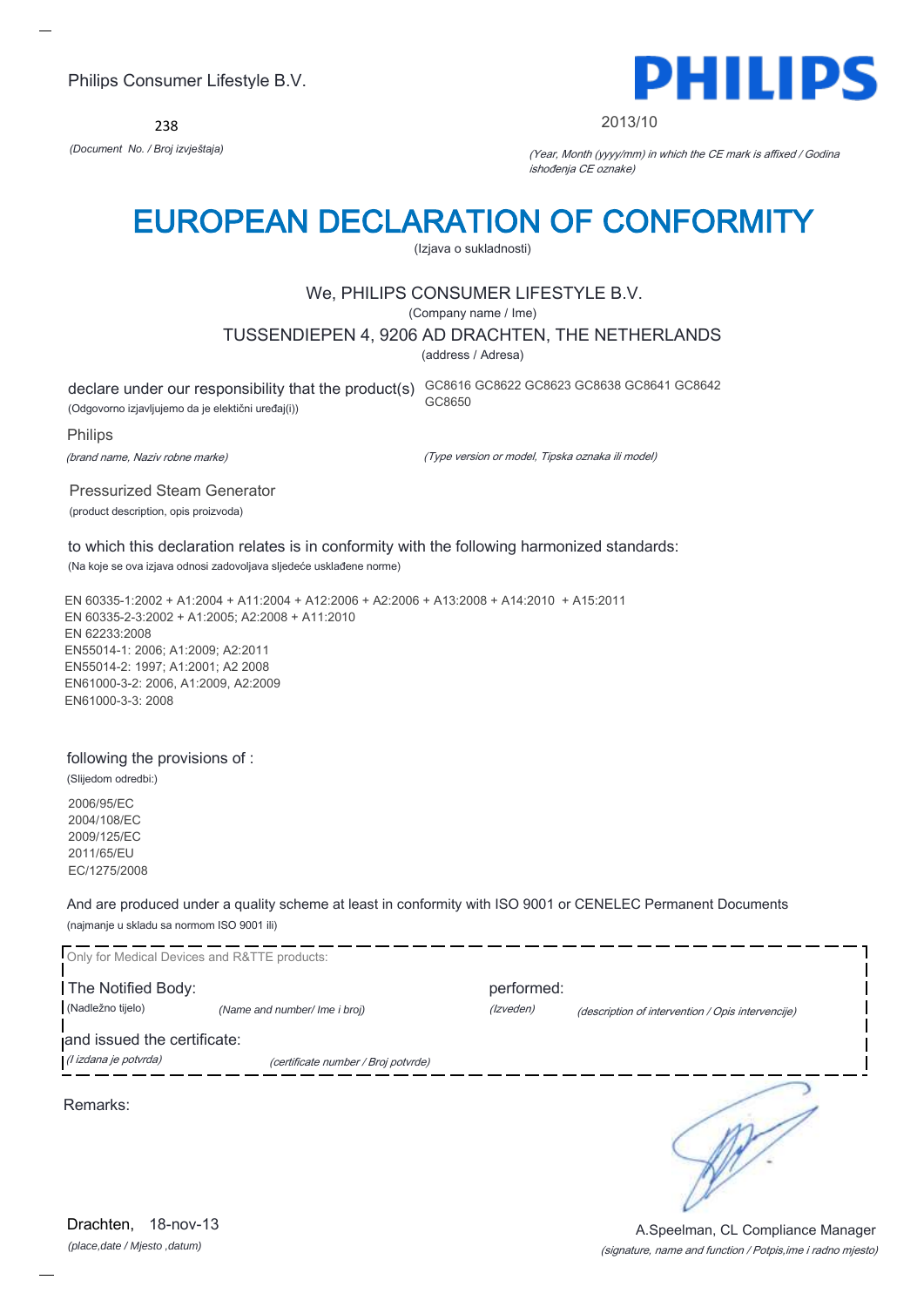238



#### 2013/10

*(Document No. / Αρ. έκθεσης)* (Year, Month (yyyy/mm) in which the CE mark is affixed / Έτος επικόλλησης του σήματος συμμόρφωσης CE)

# EUROPEAN DECLARATION OF CONFORMITY

(ΔΗΛΩΣΗ ΣΥΜΜΟΡΦΩΣΗΣ CE)

## We, PHILIPS CONSUMER LIFESTYLE B.V.

(Company name / Επωνυμία)

TUSSENDIEPEN 4, 9206 AD DRACHTEN, THE NETHERLANDS

(address / Διεύθυνση)

GC8650

declare under our responsibility that the product(s) GC8616 GC8622 GC8623 GC8638 GC8641 GC8642

(Δηλώνουμε υπεύθυνα ότι το ηλεκτρολογικό προϊόν/ προϊόντα)

Philips

(brand name, ονομασία μάρκας)

Pressurized Steam Generator (product description, περιγραφή προϊόντος) (Type version or model, Τύπος έκδοσης ή μοντέλο)

to which this declaration relates is in conformity with the following harmonized standards:

(στο οποίο/ στα οποία αφορά η παρούσα δήλωση συμμορφούται/ συμμορφούνται με τα εξής εναρμονισμένα πρότυπα)

EN 60335-1:2002 + A1:2004 + A11:2004 + A12:2006 + A2:2006 + A13:2008 + A14:2010 + A15:2011 EN 60335-2-3:2002 + A1:2005; A2:2008 + A11:2010 EN 62233:2008 EN55014-1: 2006; A1:2009; A2:2011 EN55014-2: 1997; A1:2001; A2 2008 EN61000-3-2: 2006, A1:2009, A2:2009 EN61000-3-3: 2008

### following the provisions of :

(Σύμφωνα με τις διατάξεις των οδηγιών)

2006/95/EC 2004/108/EC 2009/125/EC 2011/65/EU EC/1275/2008

And are produced under a quality scheme at least in conformity with ISO 9001 or CENELEC Permanent Documents

(Και παράγεται/ παράγονται σύμφωνα με ένα ποιοτικό πρόγραμμα που συμμορφούται, κατ'ελάχιστον, με το πρότυπο ISO 9001 ή με τα Μόνιμα Έγγραφα Τεκμηρίωσης της CENELEC) \_\_\_\_\_\_\_\_\_\_\_\_\_\_\_\_\_\_\_\_

| Only for Medical Devices and R&TTE products:                  |                                               |                           |                                                      |
|---------------------------------------------------------------|-----------------------------------------------|---------------------------|------------------------------------------------------|
| The Notified Body:<br>(Ο ειδοποιηθείς οργανισμός)             | (Name and number/ Ονομασία και αριθμός)       | performed:<br>(διεξήγαγε) | (description of intervention / περιγραφή παρέμβασης) |
| and issued the certificate:<br>(Και εξέδωσε το πιστοποιητικό) | (certificate number / αριθμός πιστοποιητικού) |                           |                                                      |
| Remarks:                                                      |                                               |                           |                                                      |